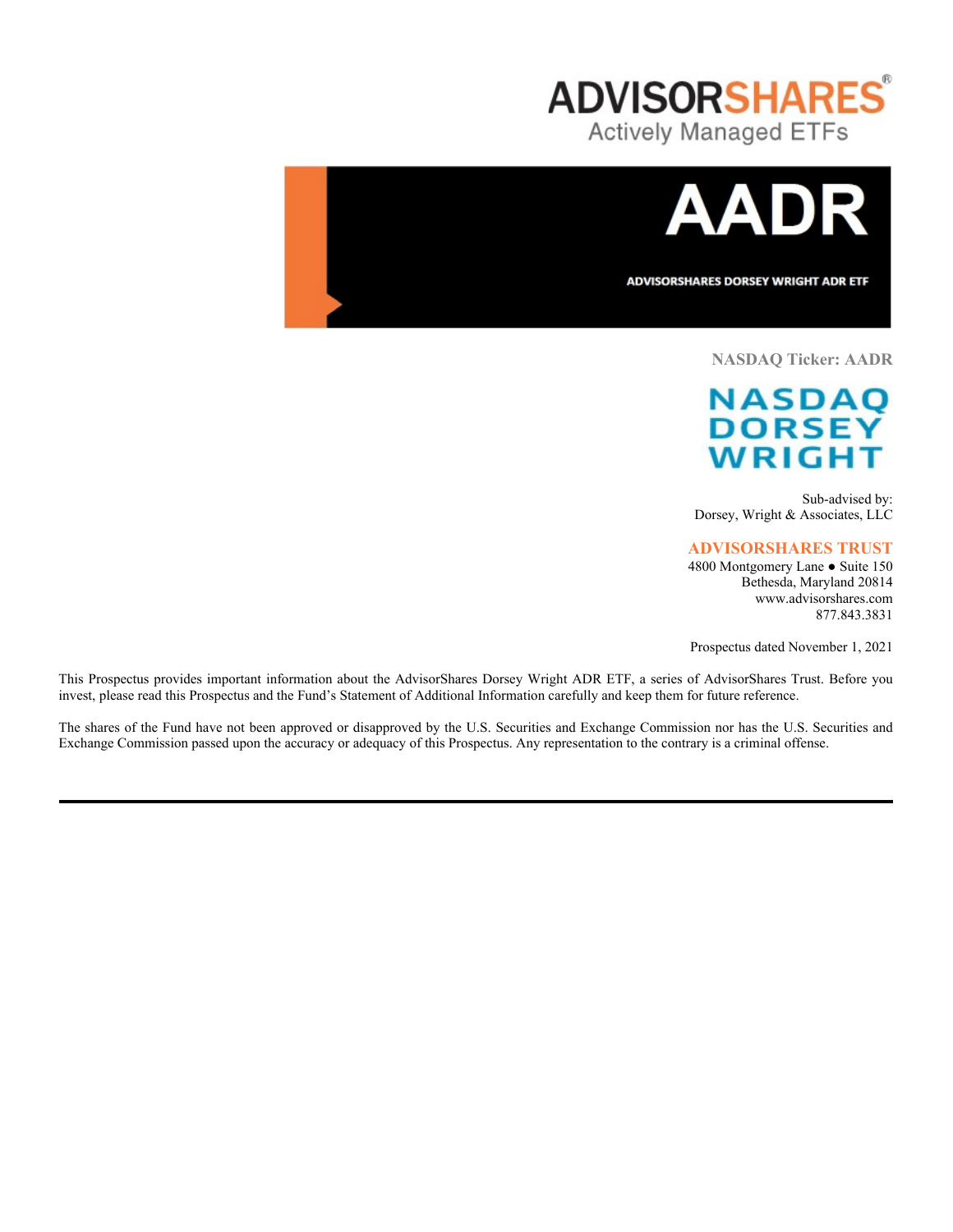| <b>FUND SUMMARY</b>                                               | 1              |
|-------------------------------------------------------------------|----------------|
| <b>INVESTMENT OBJECTIVE</b>                                       | 1              |
| FUND FEES AND EXPENSES                                            | 1              |
| PORTFOLIO TURNOVER                                                | 2              |
| PRINCIPAL INVESTMENT STRATEGIES                                   | 2              |
| PRINCIPAL RISKS OF INVESTING IN THE FUND                          | $\overline{2}$ |
| <b>FUND PERFORMANCE</b>                                           | 3              |
| <b>MANAGEMENT</b>                                                 | 5              |
| PURCHASE AND SALE OF FUND SHARES                                  | 5              |
| <b>TAX INFORMATION</b>                                            | 5              |
| PAYMENTS TO BROKER-DEALERS AND OTHER FINANCIAL INTERMEDIARIES     | 5              |
| MORE INFORMATION ABOUT THE TRUST AND THE FUND                     | 6              |
| MORE INFORMATION ABOUT THE FUND'S INVESTMENT OBJECTIVE            | 6              |
| MORE INFORMATION ABOUT THE FUND'S PRINCIPAL INVESTMENT STRATEGIES | 6              |
| MORE INFORMATION ABOUT PRINCIPAL RISKS OF INVESTING IN THE FUND   | 7              |
| OTHER INVESTMENT PRACTICES AND STRATEGIES                         | 9              |
| PORTFOLIO HOLDINGS                                                | 10             |
| <b>MANAGEMENT OF THE FUND</b>                                     | 10             |
| <b>SHAREHOLDER INFORMATION</b>                                    | 11             |
| <b>DISTRIBUTION PLAN</b>                                          | 13             |
| ADDITIONAL TAX INFORMATION                                        | 13             |
| FINANCIAL HIGHLIGHTS                                              | 16             |
| <b>ADDITIONAL INFORMATION</b>                                     | 18             |
|                                                                   |                |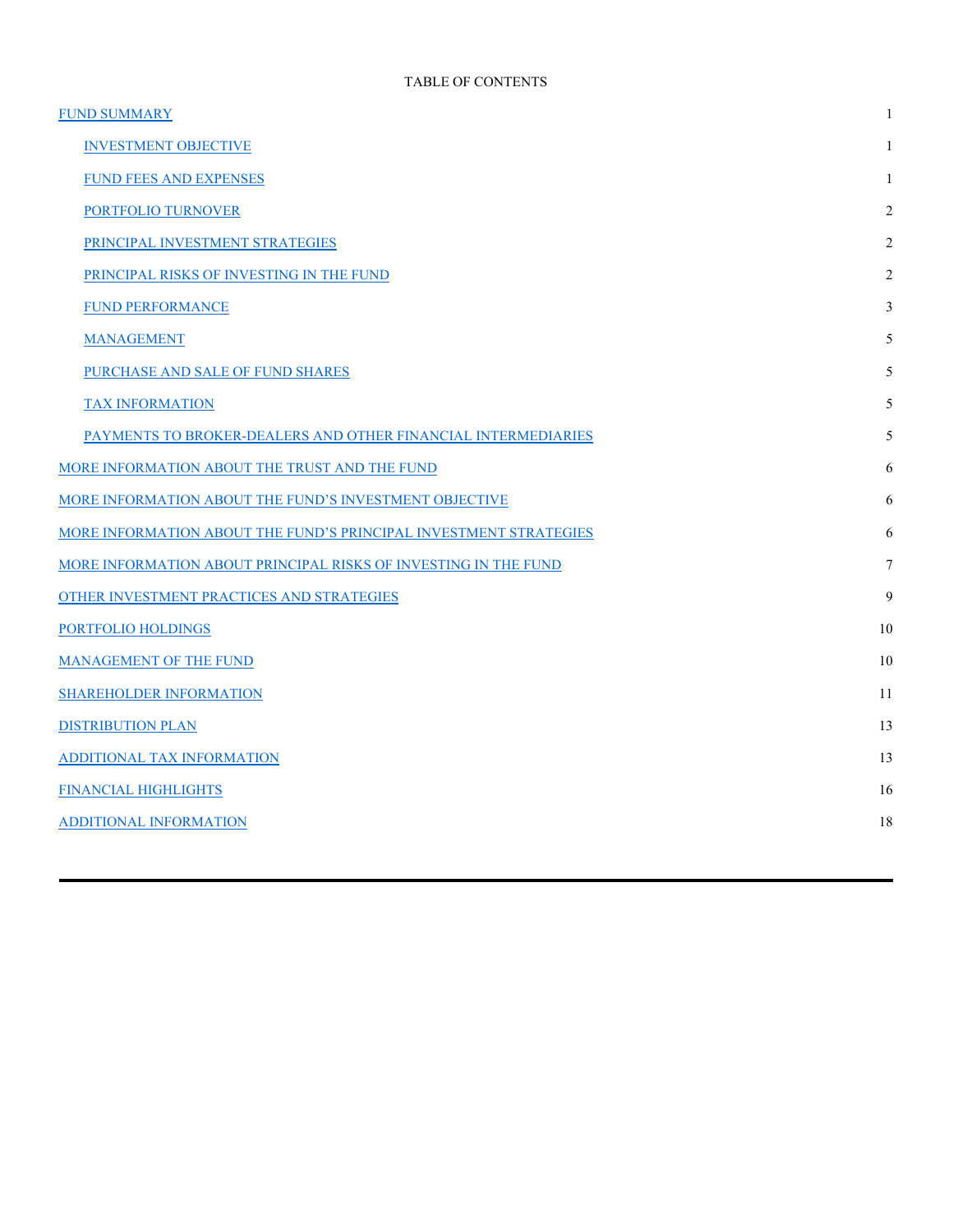## **ADVISORSHARES DORSEY WRIGHT ADR ETF NASDAQ Ticker: AADR**

#### **FUND SUMMARY**

#### **INVESTMENT OBJECTIVE**

The AdvisorShares Dorsey Wright ADR ETF (the "Fund") seeks long-term capital appreciation above international benchmarks such as the MSCI EAFE Index.

#### **FUND FEES AND EXPENSES**

This table describes the fees and expenses that you may pay if you buy, hold, and sell shares of the Fund. **You may pay other fees, such as brokerage commissions and other fees to financial intermediaries, which are not reflected in the table below.**

| <b>SHAREHOLDER FEES</b> (fees paid directly from your investment)                                                | None     |
|------------------------------------------------------------------------------------------------------------------|----------|
| ANNUAL FUND OPERATING EXPENSES (expenses that you pay each year as a percentage of the value of your investment) |          |
| <b>MANAGEMENT FEES</b>                                                                                           | 0.75%    |
| DISTRIBUTION (12b-1) FEES                                                                                        | $0.00\%$ |
| <b>OTHER EXPENSES</b>                                                                                            | $0.21\%$ |
| <b>TOTAL ANNUAL OPERATING EXPENSES</b>                                                                           | $0.96\%$ |
| <b>FEE/EXPENSE RECAPTURE*</b>                                                                                    | $0.14\%$ |
| <b>TOTAL ANNUAL OPERATING EXPENSES AFTER RECAPTURE</b>                                                           | $1.10\%$ |

*\* AdvisorShares Investments, LLC (the "Advisor") has contractually agreed to waive its fees and/or reimburse expenses to keep net expenses (excluding amounts payable pursuant to any plan adopted in accordance with Rule 12b-1, interest expense, taxes, brokerage commissions, acquired fund fees and expenses, other expenditures which are capitalized in accordance with generally accepted accounting principles, and extraordinary expenses) from exceeding 1.10% of the Fund's average daily net assets for at least one year from the date of this Prospectus. The expense limitation agreement may be terminated, without payment of any penalty, (i) by the Trust for any reason and at any time and (ii)*  by the Advisor, for any reason, upon ninety (90) days' prior written notice to the Trust, such termination to be effective as of the close of *business on the last day of the then-current one-year period. If it becomes unnecessary for the Advisor to waive fees or reimburse expenses, the Trust's Board of Trustees may permit the Advisor to retain the difference between the Fund's total annual operating expenses and the expense limitation currently in effect, or, if lower, the expense limitation that was in effect at the time of the waiver and/or reimbursement, to recapture all or a portion of its prior fee waivers or expense reimbursements within three years of the date they were waived or reimbursed.*

## **EXAMPLE**

This Example is intended to help you compare the cost of investing in the shares of the Fund with the cost of investing in other funds. This Example does not take into account brokerage commissions and other fees to financial intermediaries that you may pay when purchasing or selling shares of the Fund. If these fees were included, your costs would be higher.

The Example assumes that you invest \$10,000 in the Fund for the time periods indicated and then sell all of your shares at the end of those periods. The Example also assumes that your investment has a 5% return each year and that the Fund's operating expenses remain the same. Although your actual costs may be higher or lower, based on these assumptions your costs would be:

|                                                                          |       | AKL   | AK. |
|--------------------------------------------------------------------------|-------|-------|-----|
| <b>SDorsey Wright ADR ETF</b><br><b>Advisor</b><br><b>Shoroc</b><br>мине | \$320 | \$545 | 10  |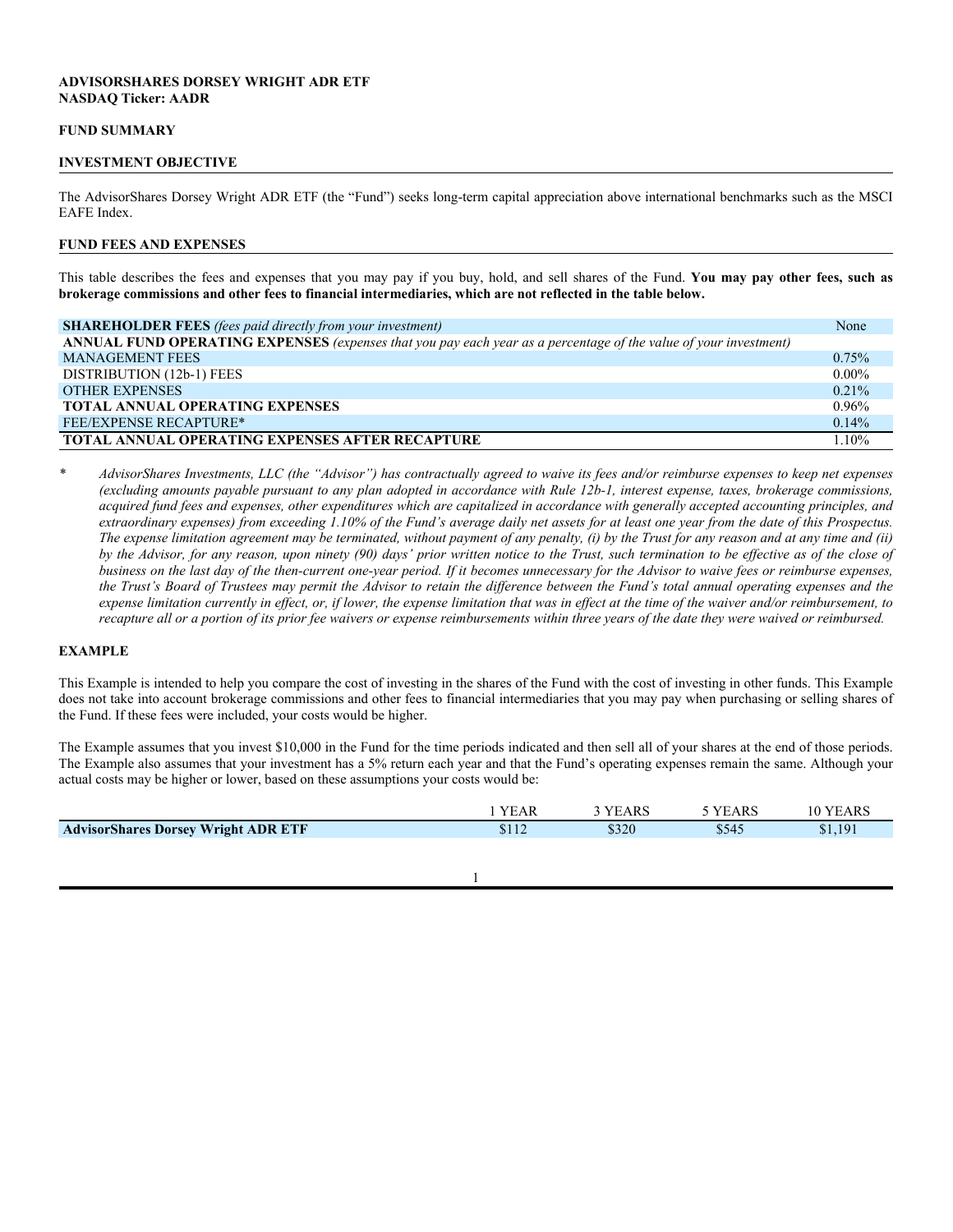## **PORTFOLIO TURNOVER**

The Fund pays transaction costs, such as commissions, when it buys and sells securities (or "turns over" its portfolio). A higher portfolio turnover rate may indicate higher transaction costs and may result in higher taxes when Fund shares are held in a taxable account. These costs, which are not reflected in Total Annual Operating Expenses or in the Example, affect the Fund's performance. This rate excludes the value of portfolio securities received or delivered as a result of in-kind creations or redemptions of the Fund's shares. During the most recent fiscal year ended June 30, 2021, the Fund's portfolio turnover rate was 85% of the average value of its portfolio.

## **PRINCIPAL INVESTMENT STRATEGIES**

The Fund is an actively managed exchange-traded fund ("ETF"). Dorsey, Wright & Associates, LLC (the "Sub-Advisor") seeks to achieve the Fund's investment objective by selecting primarily a portfolio of U.S.-traded securities of non-U.S. organizations, most often American Depositary Receipts ("ADRs"). ADRs are securities traded on a local stock exchange that represent interests in securities issued by a foreign publicly listed company. Under normal circumstances, the Fund will invest at least 80% of its total assets in ADRs and in securities that have economic characteristics similar to ADRs. The Fund invests in developed and emerging markets and may invest in securities of any market capitalization. The Fund also may invest in repurchase agreements.

The Fund's investment focus follows the Sub-Advisor's core philosophy of relative strength. Relative strength investing involves buying securities that have appreciated in price more than the other securities in the investment universe and holding those securities until they underperform. The strategy is entirely based on market movement of the securities and there is no company fundamental data involved in the analysis. The Sub-Advisor's process is systematic and removes emotion from the day-to-day decision making. In implementing the strategy, the Sub-Advisor takes into account current sector and industry group allocations in order to keep the strategy diversified. There is no consideration given to the allocation between developed and emerging markets; the strategy will allocate between the two depending on global price trends.

## **PRINCIPAL RISKS OF INVESTING IN THE FUND**

The Fund is subject to a number of risks, described below, that may affect the value of its shares, including the possible loss of money. As with any fund, there is no guarantee that the Fund will achieve its investment objective.

**American Depositary Receipt Risk.** ADRs have the same currency and economic risks as the underlying non-U.S. shares they represent. They are affected by the risks associated with non-U.S. securities, such as changes in political or economic conditions of other countries, changes in the exchange rates of, or exchange control regulations associated with, foreign currencies, and differing accounting, auditing, financial reporting, and legal standards and practices. In addition, investments in ADRs may be less liquid than the underlying securities in their primary trading market.

**Currency Risk.** The Fund's direct and indirect exposure to foreign currencies subjects the Fund to the risk that those currencies will decline in value relative to the U.S. dollar.

**Emerging Markets Risk.** Emerging markets, which consist of countries or markets with low to middle income economies as classified by the World Bank and other countries or markets with similar characteristics as determined by the Sub-Advisor, can be subject to greater social, economic, regulatory, and political uncertainties and can be extremely volatile.

**Equity Risk.** The prices of equity securities rise and fall daily. These price movements may result from factors affecting individual issuers, industries or the stock market as a whole. In addition, equity markets tend to move in cycles which may cause stock prices to fall over short or extended periods of time.

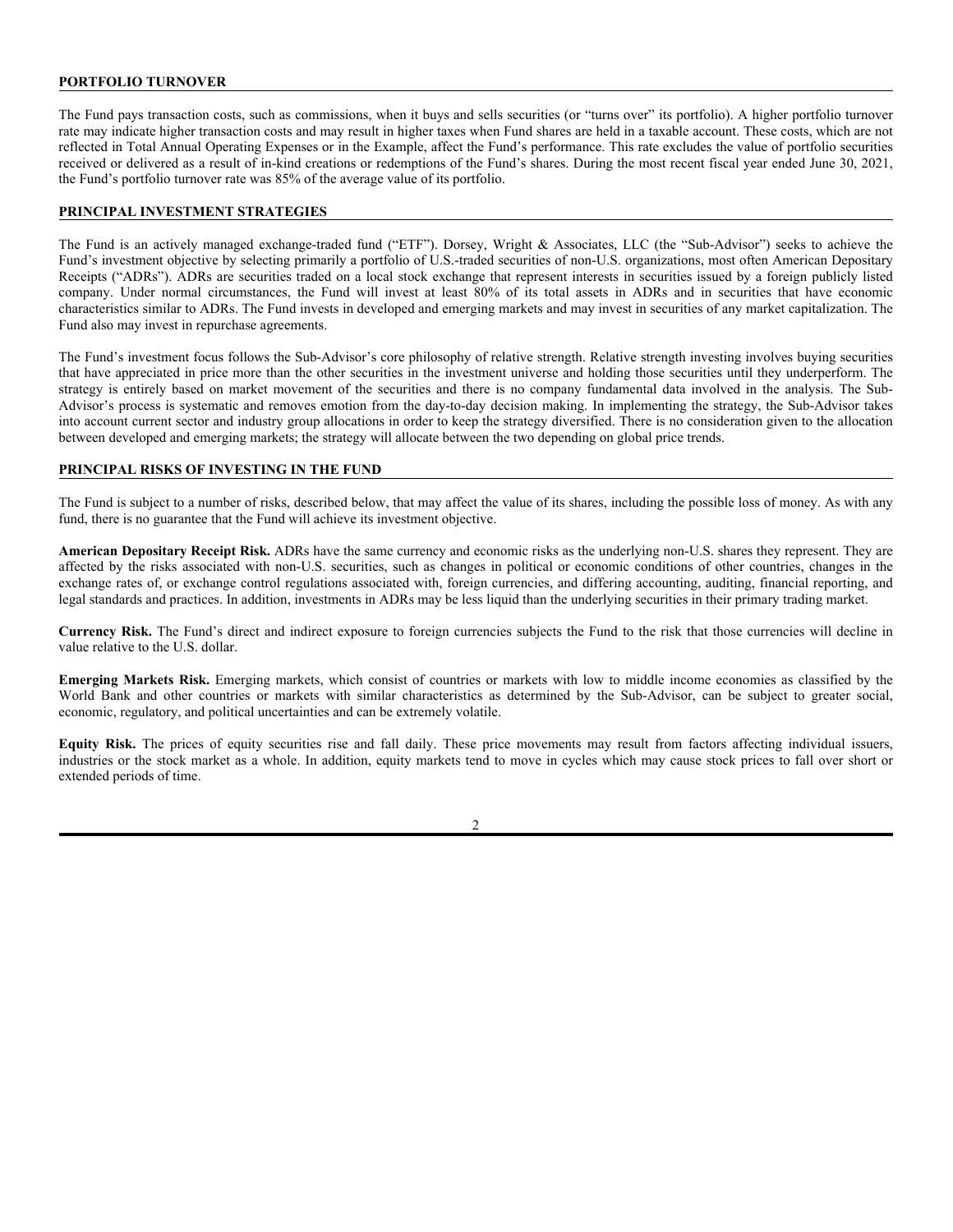**ETF Market Risk.** In stressed market conditions, the market for certain ETF shares may become less liquid in response to deteriorating liquidity in the markets for the ETF's underlying portfolio holdings. This adverse effect on liquidity for the ETF's shares in turn can lead to differences between the market price of the ETF's shares and the underlying value of those shares. In addition, there are a limited number of institutions that act as authorized participants. If these institutions exit the business or are, for any reason, unable to process creation and/or redemption orders with respect to the Fund, or purchase and sell securities in connection with creation and/or redemption orders, as applicable, and no other authorized participant steps forward to create or redeem, or purchase or sell securities, as applicable, Fund shares may trade at a premium or discount to their net asset value ("NAV") and possibly face operational issues such as trading halts and/or delisting. The absence of an active market in the Fund's shares could lead to a heightened risk of differences between the market price of the Fund's shares and the underlying value of those shares.

**Foreign Investment Risk.** The Fund's investments in securities of foreign issuers, including ADRs, may involve certain risks that are greater than those associated with investments in securities of U.S. issuers. These include risks of adverse changes in foreign economic, political, regulatory and other conditions; changes in currency exchange rates or exchange control regulations (including limitations on currency movements and exchanges); differing accounting, auditing, financial reporting, and legal standards and practices; differing securities market structures; and higher transaction costs. In addition, the securities of some foreign companies may be less liquid and, at times, more volatile than securities of comparable U.S. companies.

**Illiquid Investments Risk.** This risk exists when particular Fund investments are difficult to purchase or sell, which can reduce the Fund's returns because the Fund may be unable to transact at advantageous times or prices.

**Management Risk.** The Sub-Advisor continuously evaluates the Fund's holdings, purchases and sales with a view to achieving the Fund's investment objective. However, achievement of the stated investment objective cannot be guaranteed. The Sub-Advisor's judgment about the markets, the economy, or companies may not anticipate actual market movements, economic conditions or company performance, and these factors may affect the return on your investment.

**Market Risk.** Due to market conditions, the value of the Fund's investments may fluctuate significantly from day to day. Price fluctuations may be temporary or may last for extended periods. This volatility may cause the value of your investment in the Fund to decrease. Local, regional, or global events such as war, acts of terrorism, the spread of infectious illness or other public health issues, recessions, or other events could have a significant impact on the market generally and on specific securities. The market value of a security may also decline because of factors that affect a particular industry or industries, such as labor shortages or increased production costs and competitive conditions within an industry. Because of its link to the markets, an investment in the Fund may be more suitable for long-term investors who can bear the risk of short-term principal fluctuations, which at times may be significant.

**Repurchase Agreement Risk.** The Fund will be subject to credit risk with respect to the counterparties with which the Fund enters into repurchase agreements, including with respect to recovering or realizing on collateral.

**Trading Risk.** Shares of the Fund may trade above or below their NAV. The trading price of the Fund's shares may deviate significantly from their NAV during periods of market volatility and, in such instances, you may pay significantly more or receive significantly less than the underlying value of the Fund's shares. There can be no assurance that an active trading market for the Fund's shares will develop or be maintained. In addition, trading in shares of the Fund may be halted because of market conditions or for reasons that, in the view of the NASDAQ Stock Market LLC (the "Exchange"), make trading in shares inadvisable.

## **FUND PERFORMANCE**

The bar chart and table that follow show how the Fund has performed on a calendar year basis and provide an indication of the risks of investing in the Fund. The table also shows how the Fund's performance compares to the MSCI EAFE Index. The MSCI EAFE Index is an unmanaged free float-adjusted market capitalization index that is designed to measure the equity market performance of developed markets, excluding the U.S. and Canada. Both the bar chart and the table assume the reinvestment of all dividends and distributions. Past performance (before and after taxes) does not necessarily indicate how the Fund will perform in the future.

Updated performance information is available on the Fund's website at www.advisorshares.com.

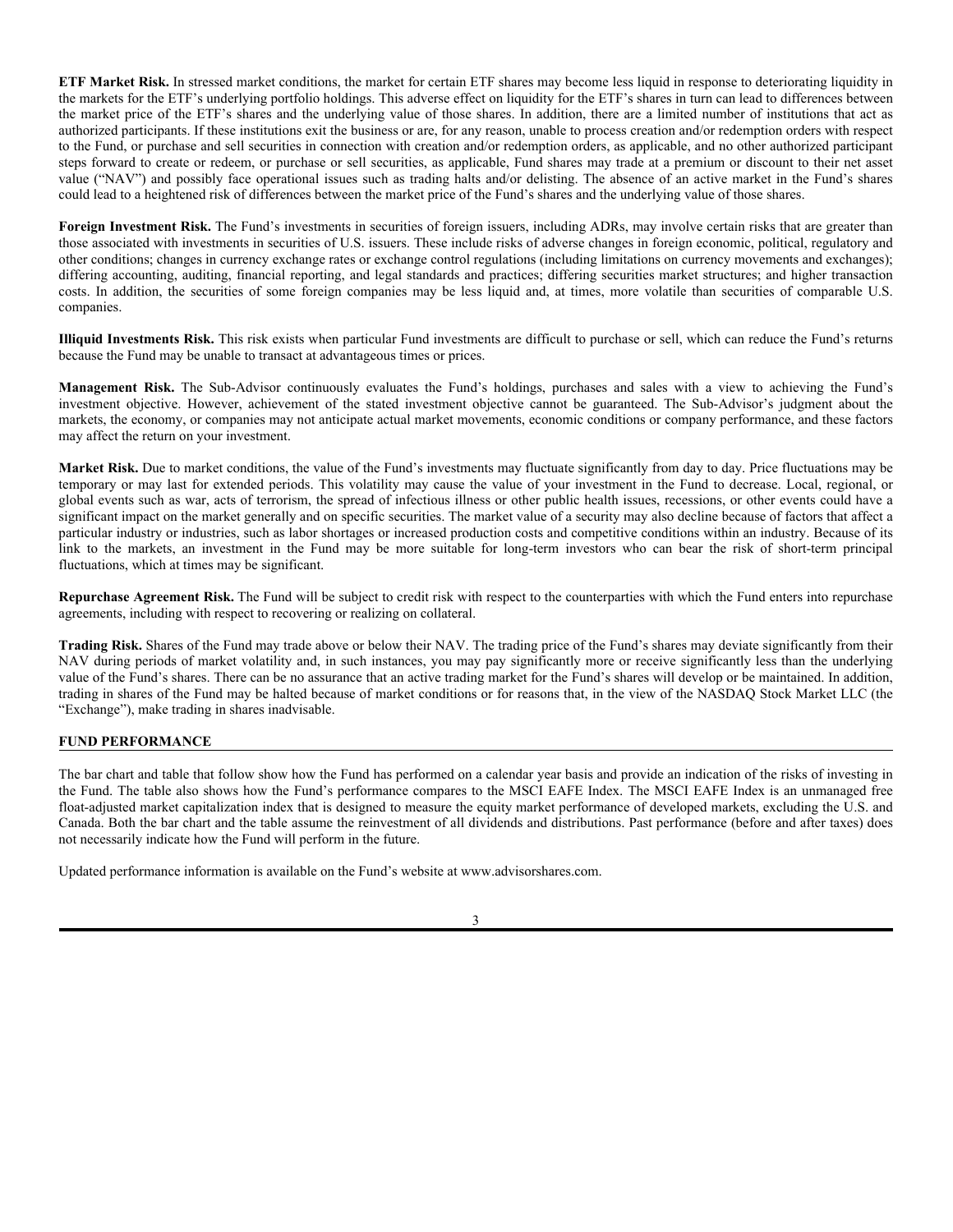#### **Calendar Year Total Returns**



The Fund's year-to-date total return as of September 30, 2021 was 4.75%.

## **Best and Worst Quarter Returns (for the period reflected in the bar chart above)**

|                | Return       | $\sim$<br><b>Ouarter/Year</b> |
|----------------|--------------|-------------------------------|
| Highest Return | 31.10%<br>21 | /2020<br>nΩ                   |
| Lowest Return  | $-25.27\%$   | 4 <sub>O</sub><br>2010        |

## **AVERAGE ANNUAL TOTAL RETURNS FOR THE PERIODS ENDED DECEMBER 31, 2020**

| <b>AdvisorShares Dorsey Wright ADR ETF</b>                           | 1 Year    | 5 Years   | <b>10 Years</b> |
|----------------------------------------------------------------------|-----------|-----------|-----------------|
| Return Before Taxes Based on NAV                                     | $12.62\%$ | $10.31\%$ | $8.05\%$        |
| Return After Taxes on Distributions                                  | 12.56%    | 10.12%    | 7.94%           |
| Return After Taxes on Distributions and Sale of Fund Shares          | $7.47\%$  | 8.12%     | 6.56%           |
| MSCI EAFE Index (reflects no deduction for fees, expenses, or taxes) | 7.82%     | 7.45%     | 5.51%           |

After-tax returns are calculated using the highest historical individual federal marginal income tax rates and do not reflect the impact of state and local taxes. Actual after-tax returns depend on your tax situation and may differ from those shown and are not relevant if you hold your shares through tax-advantaged arrangements, such as 401(k) plans or individual retirement accounts. In some cases, the return after taxes on distributions and sale of fund shares may exceed other average annual total returns due to an assumed tax benefit from any losses on a sale of shares at the end of the measurement period.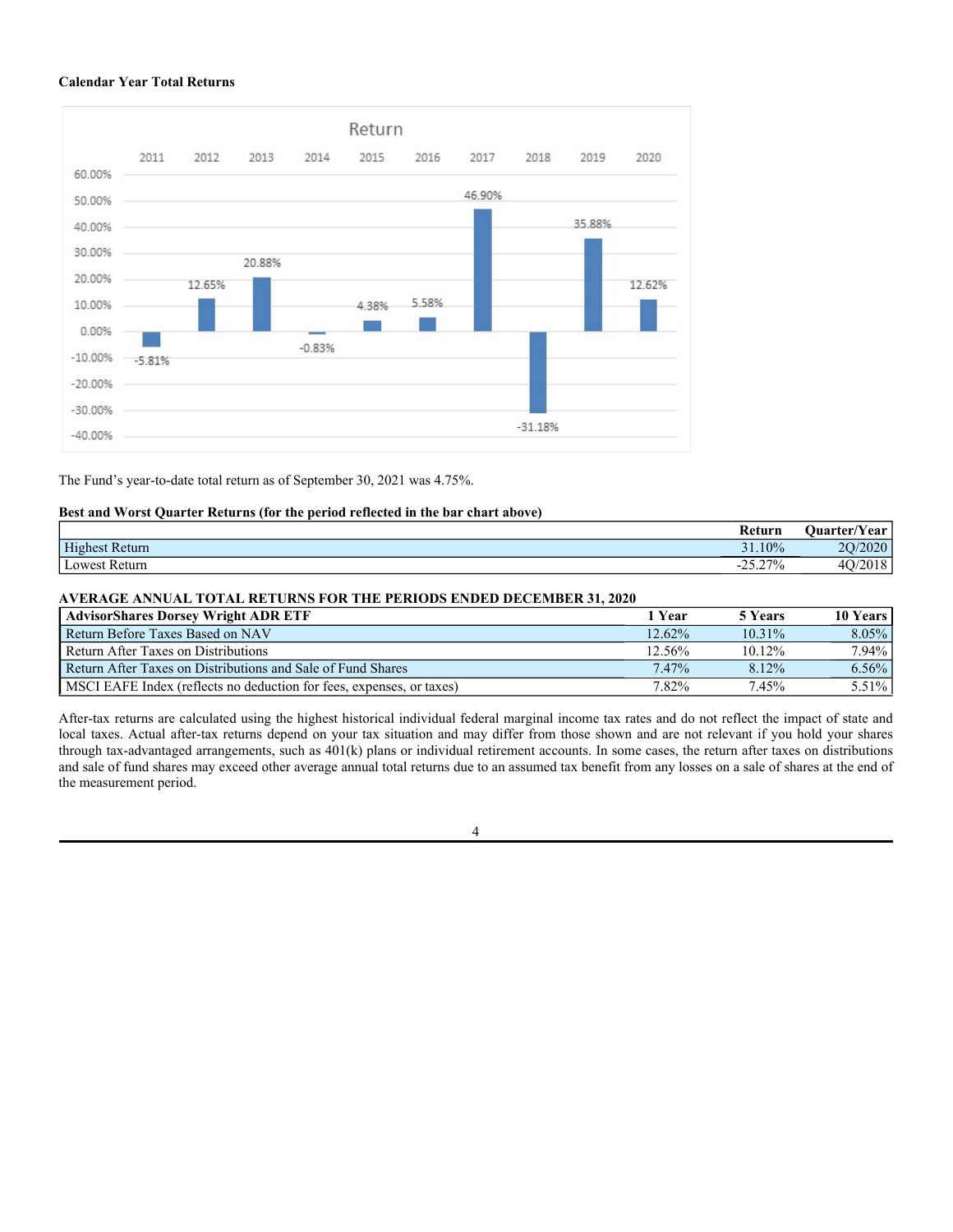## **MANAGEMENT**

| <b>Name</b>                                                     | <b>Title</b>                              |  |  |  |
|-----------------------------------------------------------------|-------------------------------------------|--|--|--|
| AdvisorShares Investments, LLC                                  | Advisor                                   |  |  |  |
| Dorsey, Wright & Associates, LLC                                | Sub-Advisor                               |  |  |  |
| <b>PORTFOLIO MANAGER</b>                                        |                                           |  |  |  |
| Name and Title                                                  | <b>Length of Service with Sub-Advisor</b> |  |  |  |
| John G. Lewis, Senior Vice President & Senior Portfolio Manager | since June 2002                           |  |  |  |

## **PURCHASE AND SALE OF FUND SHARES**

The Fund issues and redeems shares on a continuous basis at NAV only in a large specified number of shares called a "Creation Unit." Only institutional investors that are acting as the Fund's authorized participants (typically broker-dealers) may purchase or redeem Creation Units. A Creation Unit transaction generally is conducted in exchange for a basket of securities closely approximating the holdings of the Fund along with a specified amount of cash.

Individual Fund shares may only be purchased and sold in secondary market transactions through brokers. The shares of the Fund are listed on the Exchange and, because shares trade at market price rather than at NAV, shares may trade at a value greater than (premium) or less than (discount) NAV. When buying or selling shares in the secondary market, you may incur costs attributable to the difference between the highest price a buyer is willing to pay to purchase shares of the Fund (bid) and the lowest price a seller is willing to accept for shares of the Fund (ask) (the "bid-ask spread"). Recent information regarding the Fund's NAV, market price, premiums and discounts, and bid-ask spreads will be available on the Fund's website at www.advisorshares.com.

## **TAX INFORMATION**

The Fund intends to make distributions that may be taxed as ordinary income, qualified dividend income or capital gains (or a combination thereof), unless you are investing through a tax-advantaged arrangement such as a 401(k) plan or an individual retirement account ("IRA"), which may be taxed upon withdrawal.

#### **PAYMENTS TO BROKER-DEALERS AND OTHER FINANCIAL INTERMEDIARIES**

Investors purchasing shares in the secondary market through a brokerage account or with the assistance of a broker may be subject to brokerage commissions and charges**.** If you purchase Fund shares through a broker-dealer or other financial intermediary (such as a bank), the Advisor or Sub-Advisor may pay the intermediary for the sale of Fund shares and related services. These payments may create a conflict of interest by influencing broker-dealers or other intermediaries and your salesperson to recommend the Fund over another investment. Ask your salesperson or visit your financial intermediary's website for more information.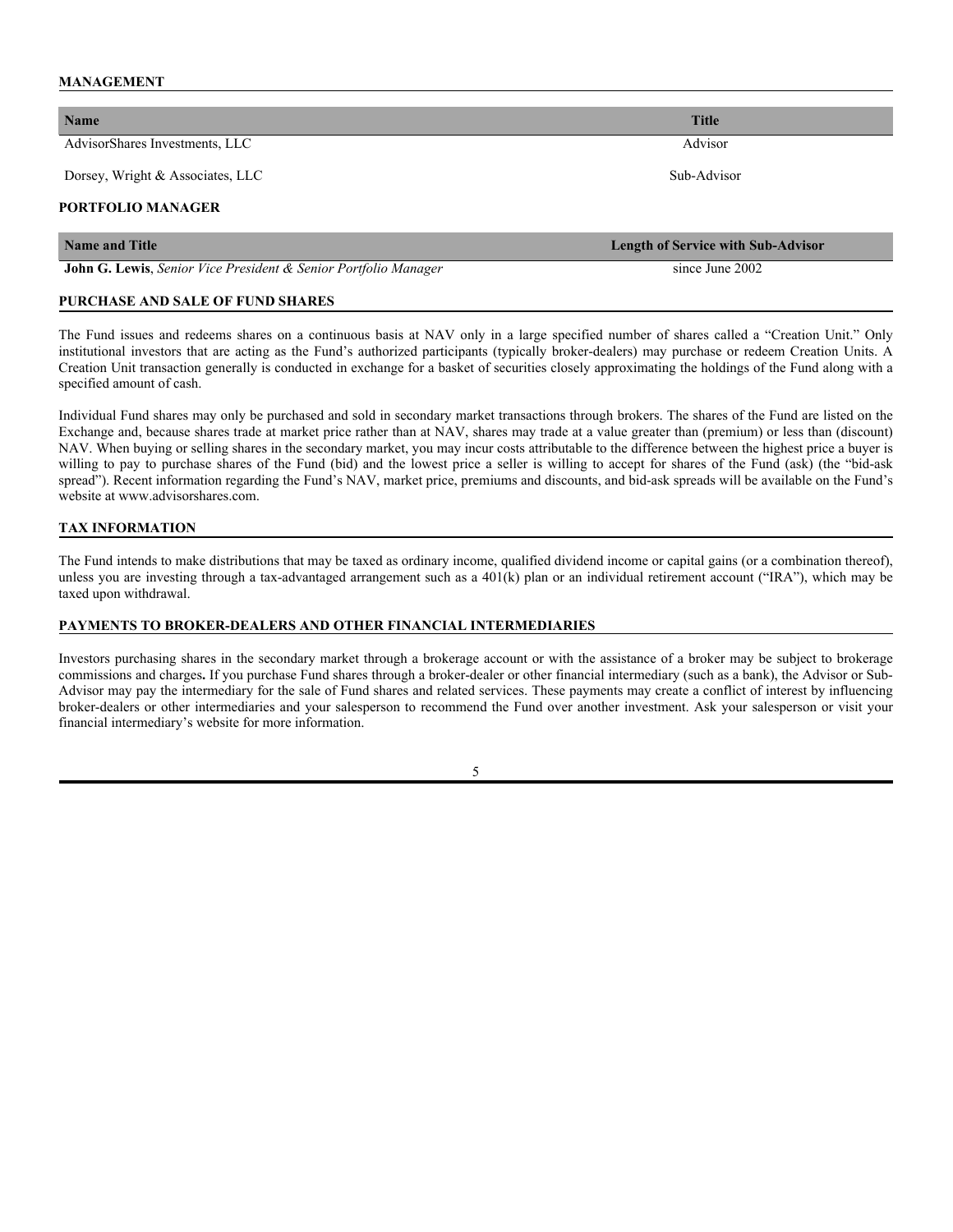## **MORE INFORMATION ABOUT THE TRUST AND THE FUND**

AdvisorShares Trust (the "Trust") is a Delaware statutory trust offering a number of professionally managed investment portfolios or funds.

Creation Units of the Fund are issued and redeemed principally in-kind for portfolio securities along with a specified cash payment.

## **EXCEPT WHEN AGGREGATED IN CREATION UNITS, SHARES OF THE FUND ARE NOT REDEEMABLE SECURITIES.**

## **MORE INFORMATION ABOUT THE FUND'S INVESTMENT OBJECTIVE**

The Fund seeks long-term capital appreciation above international benchmarks such as the MSCI EAFE Index. The Fund's investment objective is non-fundamental and may be changed by the Trust's Board of Trustees (the "Board") without a shareholder vote.

## **MORE INFORMATION ABOUT THE FUND'S PRINCIPAL INVESTMENT STRATEGIES**

The Fund is an actively managed ETF and, thus, does not seek to replicate the performance of a specified passive index of securities. Instead, it uses an active investment strategy in seeking to meet its investment objective. The Sub-Advisor, subject to the oversight of the Advisor and the Board, has discretion on a daily basis to manage the Fund's portfolio in accordance with the Fund's investment objective and investment policies. The Fund will not change the 80% investment policy included in its principal investment strategy without providing 60 days notice to shareholders.

#### **Investment Philosophy**

The Sub-Advisor implements its investment strategy using a universe of ADRs and securities with similar economic characteristics, such as foreign listed U.S. equities. The strategy is designed to be fully invested in equities at all times and will generally hold between 30 and 50 securities.

The Sub-Advisor's core investment philosophy is based on relative strength (also known as "momentum"). Securities that are purchased for the strategy are those that have, in the Sub-Advisor's view, demonstrated the ability to outperform the other securities in the universe over an intermediate term time horizon (usually around 6 to 12 months). The Sub-Advisor's strategy is entirely rules-based and systematic for both buy and sell decisions.

The Sub-Advisor's buy strategy involves a systematic process in which the Sub-Advisor considers the relative performance of macro sectors and industry groups and the current overall allocation among these areas in the portfolio. The process will take large overweights and underweights in certain macro sectors, but there are guidelines that prevent the strategy from owning too much of one macro sector. The Sub-Advisor's ranking system is used to determine what security from the desired macro sector is added to the strategy. Generally, the highest ranked security will be added unless there are liquidity constraints that prevent the Sub-Advisor from making a desired allocation to that security.

Sell decisions are made based on the Sub-Advisor's ranking of each security. All of the securities in the universe are ranked daily. Any security that is currently held in the strategy that drops below a pre-defined rank is sold immediately.

#### **About Depositary Receipts**

Depositary receipts, which include ADRs, Global Depositary Receipts ("GDRs"), European Depositary Receipts ("EDRs") and New York Shares ("NYSs"), are negotiable securities that generally represent a non-U.S. company's publicly-traded equity or debt. Depositary receipts may be purchased in the U.S. secondary trading market. They may trade freely, just like any other security, either on an exchange or in the over-the-counter market. Although typically denominated in U.S. dollars, depositary receipts can also be denominated in Euros. Depositary receipts can trade on all U.S. stock exchanges as well as on many European stock exchanges, and play an essential role in the global marketplace. Since the 1920s, investors, companies and traders have used depositary receipts to meet their global investing needs.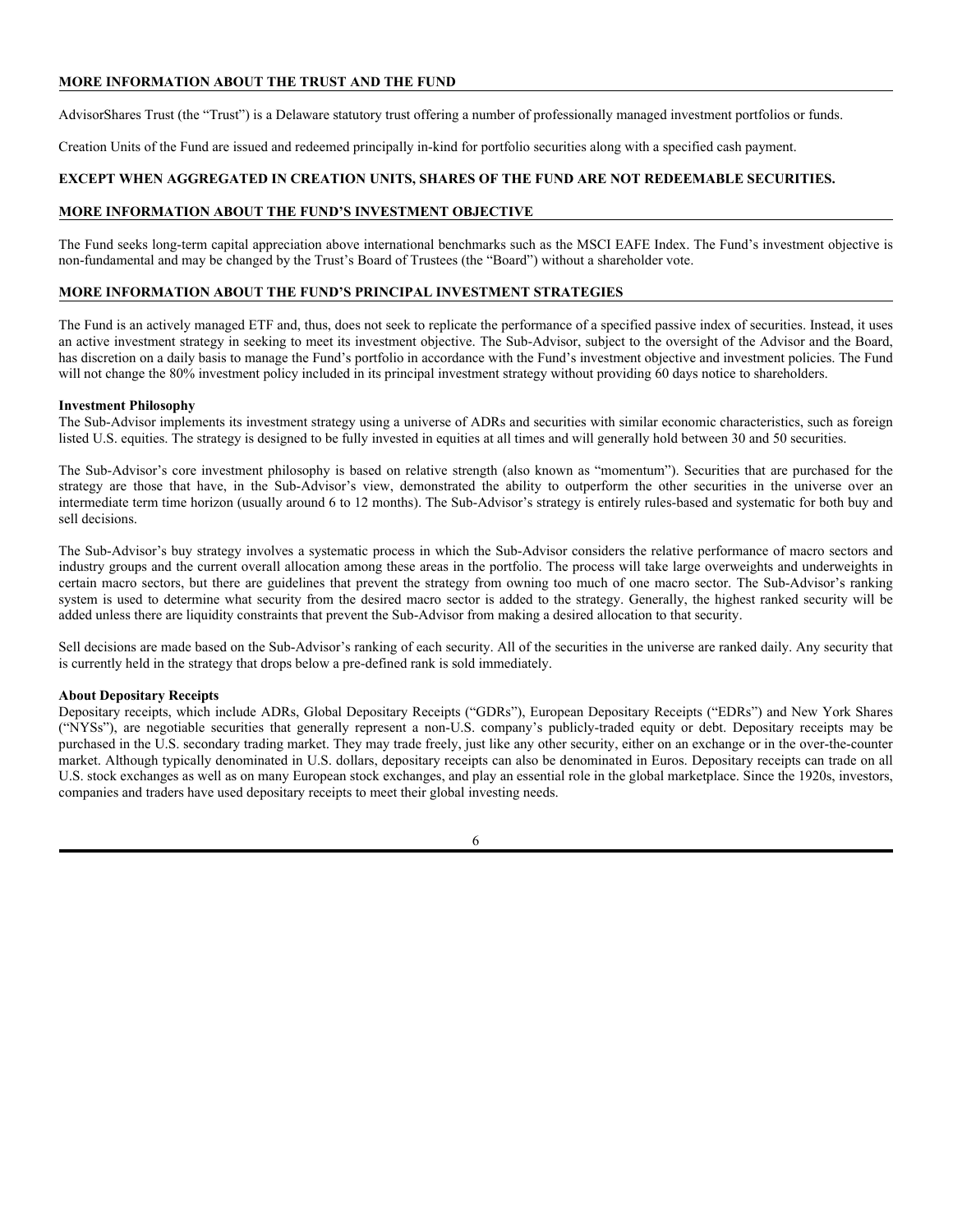## **MORE INFORMATION ABOUT THE PRINCIPAL RISKS OF INVESTING IN THE FUND**

The Fund is subject to a number of risks that may affect the value of its shares. This section provides additional information about the Fund's principal risks. The degree to which a risk applies to the Fund varies according to its investment allocation. Each investor should review the complete description of the principal risks before investing in the Fund. An investment in the Fund may not be appropriate for certain investors. As with investing in other securities whose prices increase and decrease in market value, you may lose money by investing in the Fund.

**American Depositary Receipt Risk.** Depositary receipts have the same currency and economic risks as the underlying shares they represent. They are affected by the risks associated with the underlying non-U.S. securities, such as changes in political or economic conditions of other countries, changes in the exchange rates of, or exchange control regulations associated with, foreign currencies, and differing accounting, auditing, financial reporting, and legal standards and practices. The value of depositary receipts will rise and fall in response to the activities of the non-U.S. entity that issued the securities represented by the depositary receipts, regulatory actions undertaken by a foreign government, and general market and/or economic conditions. Also, if there is a rise in demand for the underlying security and it becomes less available to the market, the price of the depositary receipt may rise, causing the Fund to pay a premium in order to obtain the desired depositary receipt. Conversely, changes in foreign market conditions or access to the underlying securities could result in a decline in the value of the depositary receipt**.**

**Currency Risk.** The Fund's indirect and direct exposure to foreign currencies subjects the Fund to the risk that those currencies will decline in value relative to the U.S. dollar. Currency rates in foreign countries may fluctuate significantly over short periods of time for a number of reasons, including changes in interest rates and the imposition of currency controls or other political developments in the U.S. or abroad.

**Emerging Markets Risk.** Emerging markets, which consist of countries that have an emerging stock market as defined by Standard & Poor's,® countries or markets with low- to middle-income economies as classified by the World Bank, and other countries or markets with similar characteristics as determined by the Advisor or Sub-Advisor, can be more volatile than the U.S. market due to increased risks of adverse issuer, political, regulatory, market, or economic developments and can perform differently from the U.S. market. Emerging markets are often dependent upon commodity prices and international trade, and can be subject to greater social, economic, regulatory, and political uncertainties potentially resulting in extreme market volatility. As a result, the securities of emerging market issuers may present market, credit, currency, liquidity, legal, political and other risks different from, or greater than, the risks of investing in securities of developed foreign countries. For example, investments in emerging markets are subject to a greater risk of loss due to expropriation, nationalization, confiscation or assets and other property. In addition, the risks associated with investing in a narrowly defined geographic area are generally more pronounced with respect to investments in emerging market countries. The Fund also may be subject to this risk with respect to its investments in other securities or financial instruments whose returns are related to the returns of emerging market securities.

**Equity Risk.** The prices of equity securities in which the Fund invests rise and fall daily. These price movements may result from factors affecting individual companies, industries or the securities market as a whole. Individual companies may report poor results or be negatively affected by industry and/or economic trends and developments. The prices of securities issued by such companies may decline in response. In addition, the equity market tends to move in cycles which may cause stock prices to fall over short or extended periods of time.

**ETF Market Risk.** In stressed market conditions, the market for certain ETF shares may become less liquid in response to deteriorating liquidity in the markets for the ETF's underlying portfolio holdings. This adverse effect on liquidity for the ETF's shares in turn can lead to a difference between the market price of the ETF's shares and the underlying value of those shares. This difference can be reflected as a spread between the bid and ask prices quoted during the day or a premium or discount in the closing price from the Fund's NAV.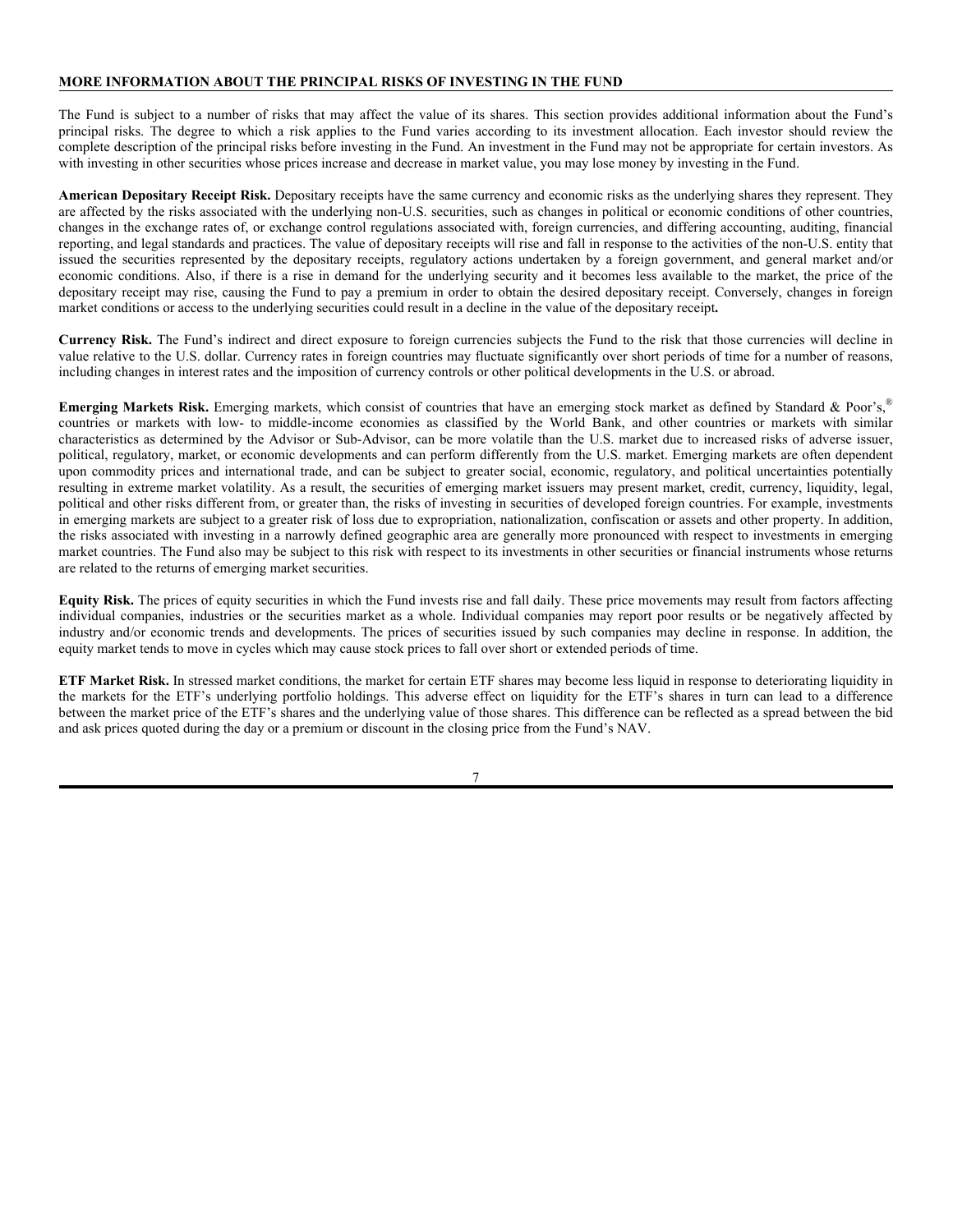Because the Fund's shares trade in the secondary market, a broker may charge a commission to execute a transaction in shares and an investor may incur the cost of the spread between the price at which a dealer will buy shares (bid) and the somewhat higher price at which a dealer will sell shares (ask). In addition, not only are there a limited number of institutions that act as authorized participants, direct trading by authorized participants is critical to ensuring that the Fund's shares trade at or close to NAV. However, market makers are not obligated to make a market in the Fund's shares nor are authorized participants obligated to execute purchase or redemption orders for Creation Units and, in times of market stress, circumstances could develop that could cause them to refrain from these activities or reduce their role. The absence of an active market could lead to a heightened risk of differences between the market price of the Fund's shares and the underlying value of those shares.

Foreign Investment Risk. The Fund may have significant exposure to securities or obligations of foreign companies through its investments in financial instruments, such as ADRs, which are indirectly linked to the performance of foreign issuers. Foreign markets can be more volatile than the U.S. market due to increased risks of adverse issuer, political, regulatory, market, or economic developments and can perform differently from the U.S. market. Investing in financial instruments that are indirectly linked to the performance of foreign issuers may involve risks not typically associated with investing in U.S. issuers. The value of financial instruments denominated in foreign currencies, and of distributions from such financial instruments, can change significantly when foreign currencies strengthen or weaken relative to the U.S. dollar. Foreign markets generally have less trading volume and less liquidity than U.S. markets, and prices in some foreign markets may fluctuate more than those of financial instruments traded on U.S. markets. Many foreign countries lack accounting and disclosure standards comparable to those that apply to U.S. companies, and it may be more difficult to obtain reliable information regarding a foreign issuer's financial condition and operations. In certain countries, legal remedies available to investors may be more limited than those available with respect to investments in the United States. Transaction costs and costs associated with custody services are generally higher for foreign securities than they are for U.S. securities. Some foreign governments levy withholding taxes against dividend and interest income. Although in some countries portions of these taxes are recoverable, the non-recovered portion will reduce the income received by the Fund.

**Illiquid Investments Risk.** In certain circumstances, it may be difficult for the Fund to purchase and sell particular portfolio investments due to infrequent trading in such investments. The prices of such securities may experience significant volatility, make it more difficult for the Fund to transact significant amounts of such securities without an unfavorable impact on prevailing market prices, or make it difficult for the Sub-Advisor to dispose of such securities at a fair price at the time the Sub-Advisor believes it is desirable to do so. The Fund's investments in such securities may restrict the Fund's ability to take advantage of other market opportunities and adversely affect the value of the Fund's portfolio holdings. Such investments also may be subject to trading halts caused by extraordinary market volatility pursuant to "circuit breaker" rules.

**Management Risk.** The Sub-Advisor continuously evaluates the Fund's holdings, purchases and sales with a view to achieving the Fund's investment objective. However, achievement of the stated investment objective cannot be guaranteed. The Sub-Advisor's judgment about the markets, the economy, or companies may not anticipate actual market movements, economic conditions or company performance, and these factors may affect the return on your investment. In fact, no matter how good a job the Sub-Advisor does, you could lose money on your investment in the Fund, just as you could with other investments. If the Sub-Advisor is incorrect in its assessment of the income, growth or price realization potential of the Fund's holdings or incorrect in its assessment of general market or economic conditions, then the value of the Fund's shares may decline.

**Market Risk.** Investments in securities, in general, are subject to market risks that may cause their prices to fluctuate over time. The Fund's investments may decline in value due to factors affecting securities markets generally, such as real or perceived adverse economic conditions or changes in interest or currency rates, or particular countries, segments, economic sectors, industries or companies within those markets. Local, regional, or global events such as war, acts of terrorism, the spread of infectious illness or other public health issues, recessions, or other events could have a significant impact on the market generally and on specific securities. For example, since December 2019, a novel strain of coronavirus has spread globally, which has resulted in the temporary closure of many corporate offices, retail stores, manufacturing facilities and factories, and other businesses across the world. As the extent of the impact on global markets from the coronavirus is difficult to predict, the extent to which the coronavirus may negatively affect the Fund's performance or the duration of any potential business disruption is uncertain. Any potential impact on performance will depend to a large extent on future developments and new information that may emerge regarding the duration and severity of the coronavirus and the actions taken by authorities and other entities to contain the coronavirus or treat its impact.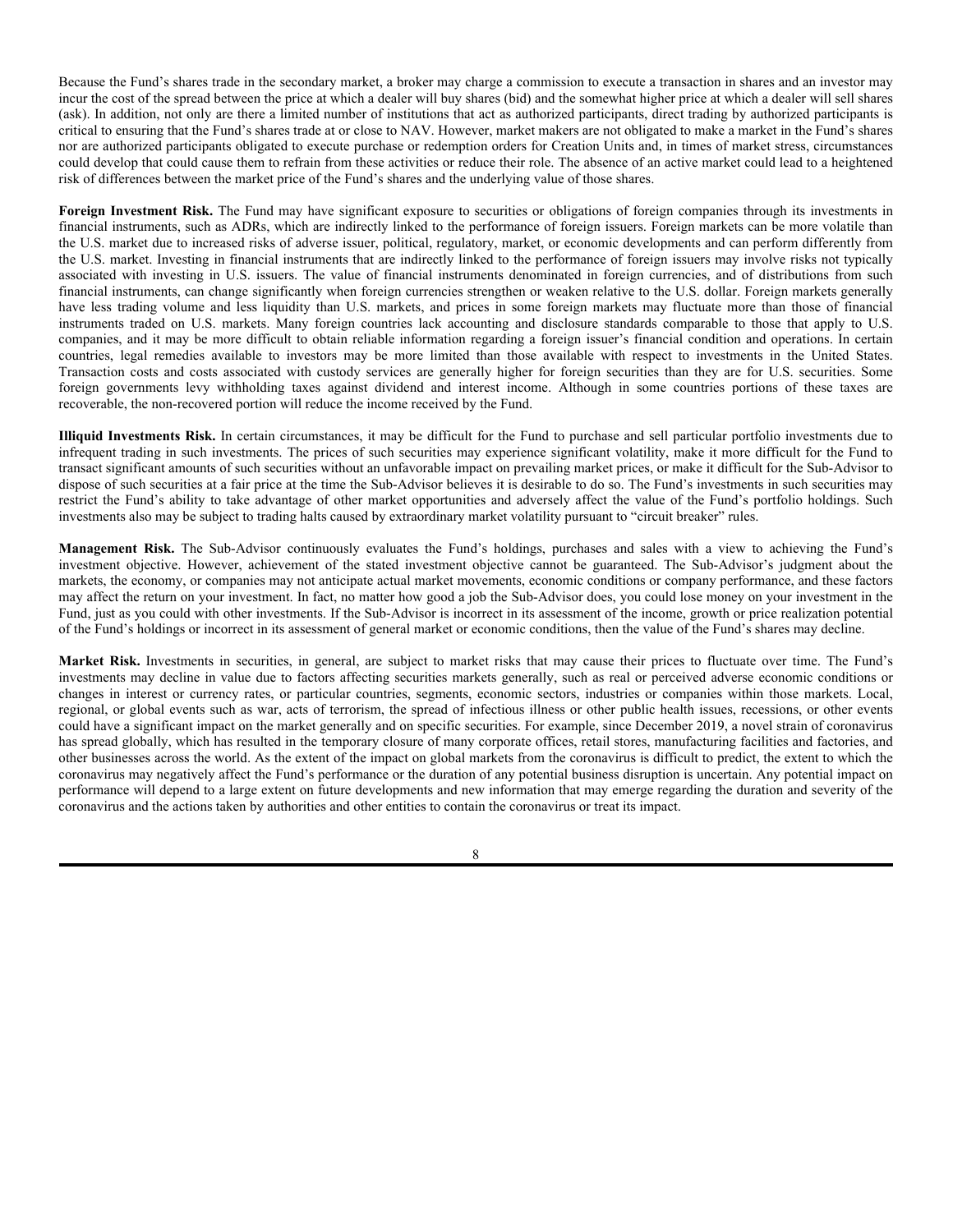Changes in market conditions and interest rates generally do not have the same impact on all types of securities and instruments. Fluctuations in the value of securities and financial instruments in which the Fund invests will cause the NAV of the Fund to fluctuate. Historically, the markets have moved in cycles, and the value of the Fund's securities may fluctuate drastically from day to day. Because of its link to the markets, an investment in the Fund may be more suitable for long-term investors who can bear the risk of short-term principal fluctuations, which at times may be significant.

**Repurchase Agreement Risk.** The Fund will be subject to credit risk with respect to the counterparties with which the Fund enters into repurchase agreements. If a counterparty fails to meet its contractual obligations, the Fund may be unable to terminate or realize any gain on the transaction, or to recover collateral posted to the counterparty, resulting in a loss to the Fund. If the Fund holds collateral posted by its counterparty, it may be delayed or prevented from realizing on the collateral in the event of a bankruptcy or insolvency proceeding relating to the counterparty. Due to the limited number of banks handling clearing and settlement of certain repurchase agreements, parties entering into repurchase agreement transactions also could have increased exposure to risks associated with cyberattacks.

**Trading Risk.** Shares of the Fund may trade above or below their NAV. The NAV of shares will fluctuate with changes in the market value of the Fund's holdings. The trading prices of shares will fluctuate in accordance with changes in NAV, as well as market supply and demand. When the market price of the Fund's shares deviates significantly from NAV, you may pay significantly more or receive significantly less than the underlying value of the Fund's shares. However, given that shares can be created and redeemed only in Creation Units at NAV, the Advisor and Sub-Advisor do not believe that large discounts or premiums to NAV will exist for extended periods of time. Although the Fund's shares are currently listed on the Exchange, there can be no assurance that an active trading market for shares will develop or be maintained. In addition, trading in shares of the Fund may be halted because of market conditions or for reasons that, in the view of the Exchange, make trading in shares inadvisable.

## **OTHER INVESTMENT PRACTICES AND STRATEGIES**

**Temporary Defensive Positions.** To respond to adverse market, economic, political or other conditions, the Fund may invest up to 100% of its total assets, without limitation, in high-quality, short-term debt securities and money market instruments. The Fund may be invested in this manner for extended periods, depending on the Sub-Advisor's assessment of market conditions. Debt securities and money market instruments include shares of other mutual funds, commercial paper, certificates of deposit, bankers' acceptances, U.S. government securities, repurchase agreements, and bonds that are rated BBB or higher. While the Fund is in a defensive position, the Fund may not achieve its investment objective. Furthermore, to the extent that the Fund invests in money market funds, the Fund would bear its pro rata portion of each such money market fund's advisory fees and operational expenses.

**Lending of Portfolio Securities.** The Fund may lend portfolio securities to brokers, dealers and other financial organizations that meet capital and other credit requirements or other criteria established by the Fund's Board. These loans, if and when made, may not exceed  $33^{1/3}$ % of the total asset value of the Fund (including the loan collateral). Such loans may be terminated at any time. Any such loans must be continuously secured by collateral maintained on a current basis in an amount at least equal to the market value of the securities loaned by the Fund. In a loan transaction, as compensation for lending its securities, the Fund will receive a portion of the dividends or interest accrued on the securities held as collateral or, in the case of cash collateral, a portion of the income from the investment of such cash. In addition, the Fund will receive the amount of all dividends, interest and other distributions on the loaned securities. However, the borrower has the right to vote the loaned securities. The Fund will call loans to vote proxies if a material issue affecting the investment is to be voted upon. Loans are made only to borrowers that are deemed by the securities lending agent to be of good financial standing. Should the borrower of the securities fail financially, the Fund may experience delays in recovering the securities or exercising its rights in the collateral. In a loan transaction, the Fund will also bear the risk of any decline in value of securities acquired with cash collateral. The Fund will attempt to minimize this risk by limiting the investment of cash collateral to high quality instruments of short maturity.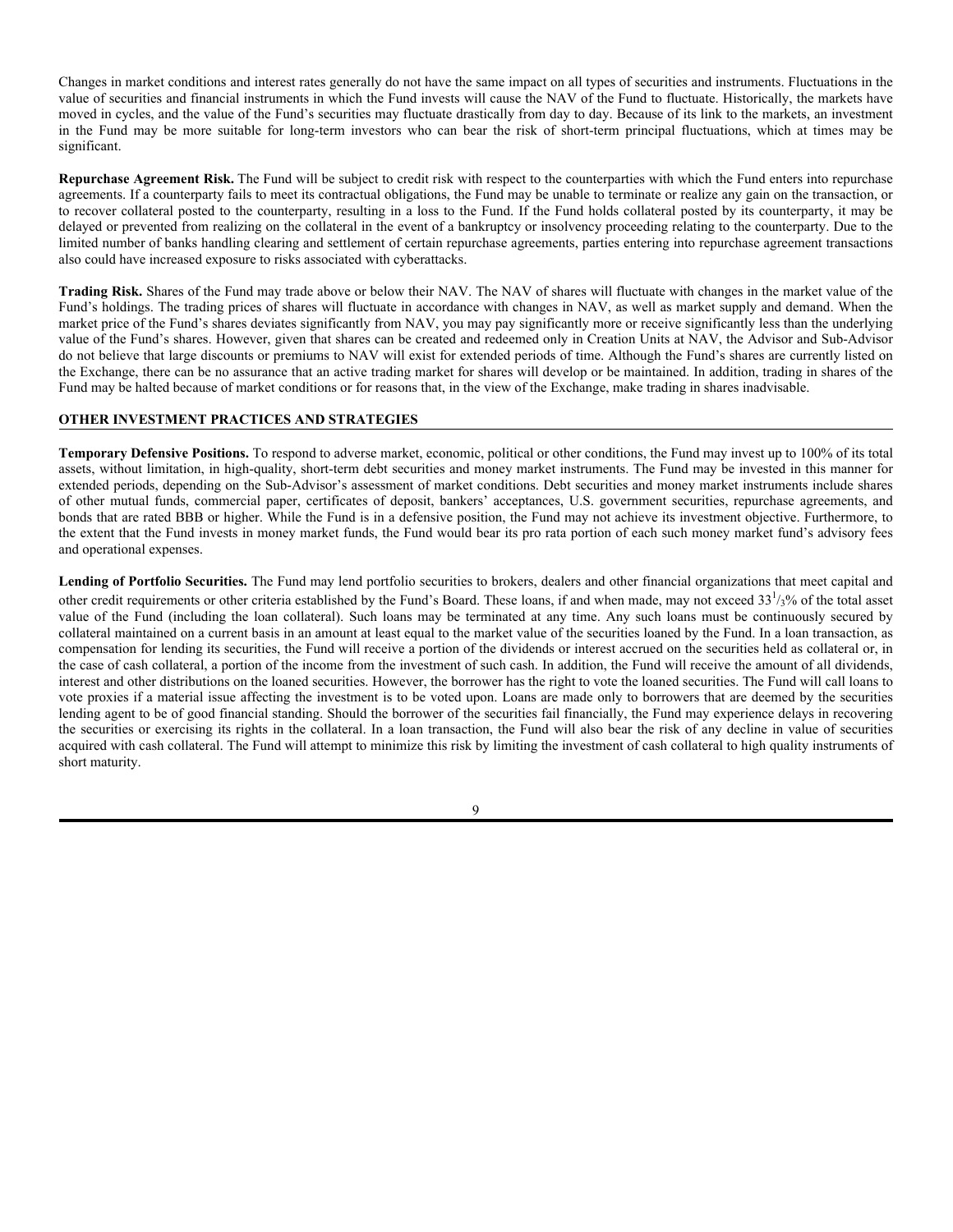Please see the Fund's Statement of Additional Information (the "SAI") for a more complete list of portfolio investment strategies, permitted investments and related risks.

#### **PORTFOLIO HOLDINGS**

A description of the Fund's policies and procedures with respect to the disclosure of Fund portfolio securities is available (i) in the SAI and (ii) on the Trust's website at www.advisorshares.com. The Fund's daily portfolio holdings information also is available on the Trust's website.

## **MANAGEMENT OF THE FUND**

## **INVESTMENT ADVISOR**

AdvisorShares Investments, LLC, located at 4800 Montgomery Lane, Suite 150, Bethesda, Maryland 20814, serves as investment advisor of the Fund. As of September 30, 2021, the Advisor had approximately \$2 billion in assets under management.

The Advisor continuously reviews, supervises, and administers the Fund's investment program. In particular, the Advisor provides investment and operational oversight of the Sub-Advisor. The Board supervises the Advisor and establishes policies that the Advisor must follow in its day-to-day management activities. Pursuant to an investment advisory agreement between the Trust and the Advisor, the Advisor is entitled to receive an annual advisory fee of 0.75% based on the average daily net assets of the Fund. The Advisor pays the Sub-Advisor out of the advisory fee it receives from the Fund. For the most recent fiscal year, the Fund paid the Advisor 0.89%, after recapture of previously waived fees and/or expense reimbursements (see below), based on its average daily net assets.

The Advisor bears all of its own costs associated with providing these advisory services and the expenses of the members of the Board who are affiliated with the Advisor. The Advisor may make payments from its own resources to broker-dealers and other financial institutions in connection with the sale of Fund shares.

The Advisor has contractually agreed to waive its fees and/or reimburse expenses in order to keep net expenses (excluding amounts payable pursuant to any plan adopted in accordance with Rule 12b-1, interest expense, taxes, brokerage commissions, acquired fund fees and expenses, other expenditures which are capitalized in accordance with generally accepted accounting principles, and extraordinary expenses) from exceeding 1.10% of the Fund's average daily net assets for at least one year from the date of this Prospectus. The expense limitation agreement may be terminated without payment of any penalty (i) by the Trust for any reason and at any time and (ii) by the Advisor, for any reason, upon ninety (90) days' prior written notice to the Trust, such termination to be effective as of the close of business on the last day of the then-current one-year period. If at any point it becomes unnecessary for the Advisor to waive fees or reimburse expenses, the Board may permit the Advisor to retain the difference between the Fund's total annual operating expenses and the expense limitation currently in effect, or, if lower, the expense limitation that was in effect at the time of the waiver and/or reimbursement, to recapture all or a portion of its prior fee waivers or expense reimbursements within three years of the date they were waived or reimbursed.

Pursuant to an exemptive order from the U.S. Securities and Exchange Commission (the "SEC"), the Advisor, subject to certain conditions, has the right, without shareholder approval, to hire a new unaffiliated sub-advisor or materially amend the terms of a sub-advisory agreement with an unaffiliated sub-advisor when the Board and the Advisor believe that a change would benefit the Fund. The Prospectus will be supplemented when there is a significant change in the Fund's sub-advisory arrangement.

A discussion regarding the basis for the Board's most recent approval of the Fund's investment advisory agreement is available in the Trust's Annual Report to Shareholders dated June 30, 2021.

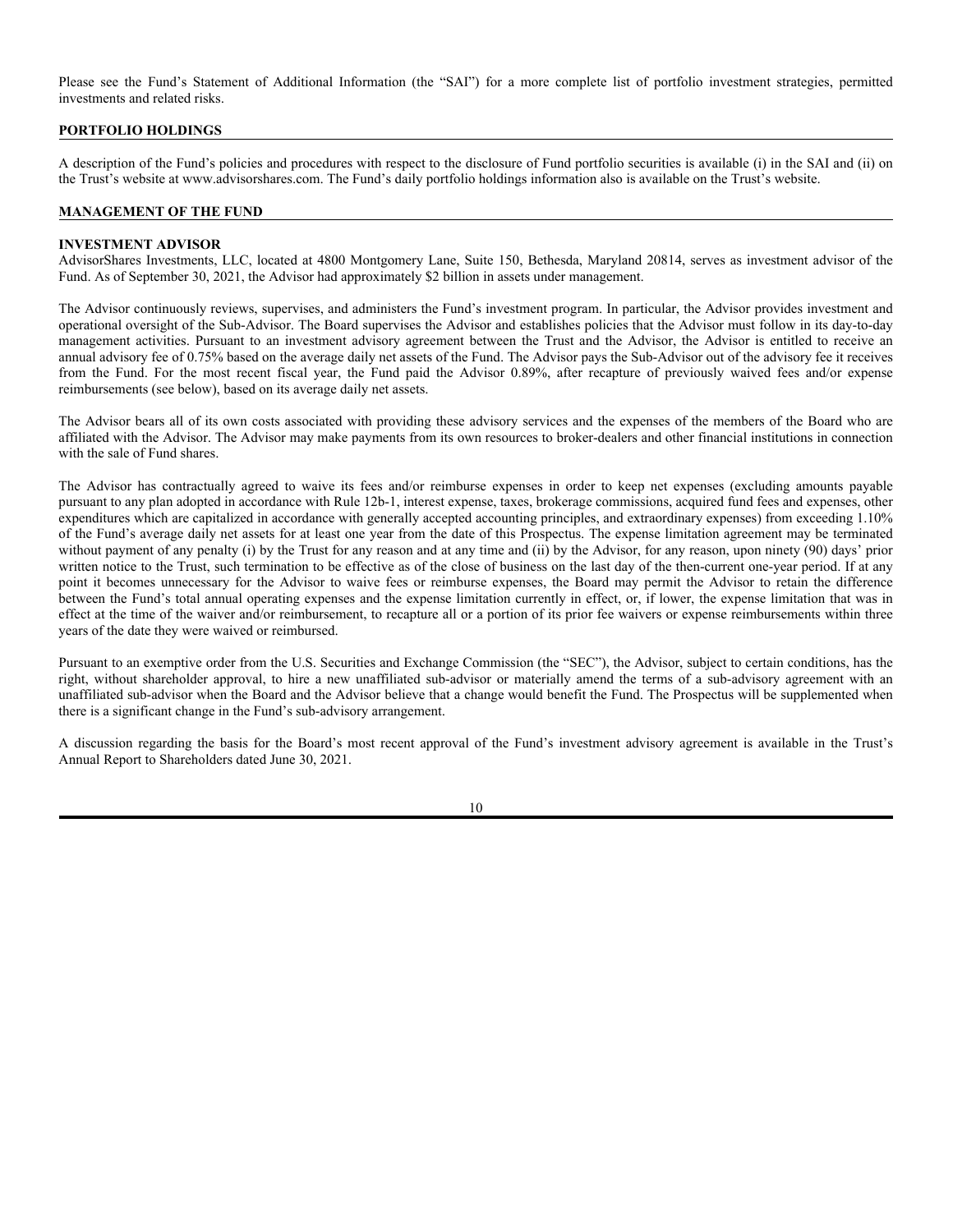## **INVESTMENT SUB-ADVISOR**

Dorsey, Wright & Associates, LLC, a Nasdaq, Inc. company, is a registered investment advisory firm located at 3300 W. Leigh Street, Richmond, Virginia 23230. Since 1987, the Sub-Advisor has been an advisor to financial professionals on Wall Street and investment managers worldwide. The Sub-Advisor offers comprehensive investment research and analysis through its Global Technical Research Platform and provides research, modeling and indexes that apply the Sub-Advisor's expertise in Relative Strength to various financial products, including exchange trade funds, mutual funds, UITs, structured products, and separately managed accounts. The Sub-Advisor's expertise is technical analysis. The Sub-Advisor uses Point & Figure Charting, Relative Strength Analysis, and numerous other tools to analyze market data and deliver actionable insights. In 2015, the Sub-Advisor was acquired by Nasdaq, Inc. allowing it to work towards even greater innovative solutions for its clients. As of September 30, 2021, the Sub-Advisor had approximately \$911 million in assets under management.

The Sub-Advisor is responsible for selecting the Fund's investments in accordance with the Fund's investment objective, policies and restrictions. A discussion regarding the basis for the Board's most recent approval of the Fund's investment sub-advisory agreement is available in the Trust's Semi-Annual Report to Shareholders dated December 31, 2020.

#### **PORTFOLIO MANAGER**

The following portfolio manager is primarily responsible for the day-to-day management of the Fund.

#### **John G. Lewis,** *Senior Vice President & Senior Portfolio Manager*

Mr. Lewis joined the Sub-Advisor in 2002. As Senior Portfolio Manager, he is responsible for investment strategy across the Sub-Advisor's funds, ETFs, UITs and SMA accounts. He has worked in the investment industry since 1994. Mr. Lewis has conducted extensive research on relative strength and has authored several original research papers on the subject and works closely with the investment team on new product development. He holds a Bachelor of Business Administration from the University of San Diego and an MBA from the University of Southern California.

Additional information about the portfolio manager's compensation, other accounts managed by the portfolio manager, and the portfolio manager's ownership of securities in the Fund is available in the SAI.

## **OTHER SERVICE PROVIDERS**

Foreside Fund Services, LLC (the "Distributor") is the principal underwriter and distributor of the Fund's shares. The Distributor's principal address is Three Canal Plaza, Suite 100, Portland, Maine 04101. The Distributor will not distribute shares in less than whole Creation Units, and it does not maintain a secondary market in the shares. The Distributor is a broker-dealer registered under the Securities Exchange Act of 1934 and a member of the Financial Industry Regulatory Authority, Inc. ("FINRA"). The Distributor is not affiliated with the Advisor, Sub-Advisor, The Bank of New York Mellon or any of their respective affiliates.

The Bank of New York Mellon, located at 240 Greenwich Street, New York, New York 10286, serves as the administrator, custodian, transfer agent and fund accounting agent for the Fund.

Morgan, Lewis & Bockius LLP, located at 1111 Pennsylvania Avenue, N.W., Washington, D.C. 20004, serves as legal counsel to the Trust.

Tait, Weller & Baker LLP, located at Two Liberty Place, 50 South 16th Street, Suite 2900, Philadelphia, Pennsylvania 19102, serves as the Fund's independent registered public accounting firm. The independent registered public accounting firm is responsible for auditing the annual financial statements of the Fund.

## **SHAREHOLDER INFORMATION**

## **CALCULATING NET ASSET VALUE**

The Fund calculates NAV by (i) taking the current market value of its total assets, (ii) subtracting any liabilities, and (iii) dividing that amount by the total number of shares owned by shareholders.

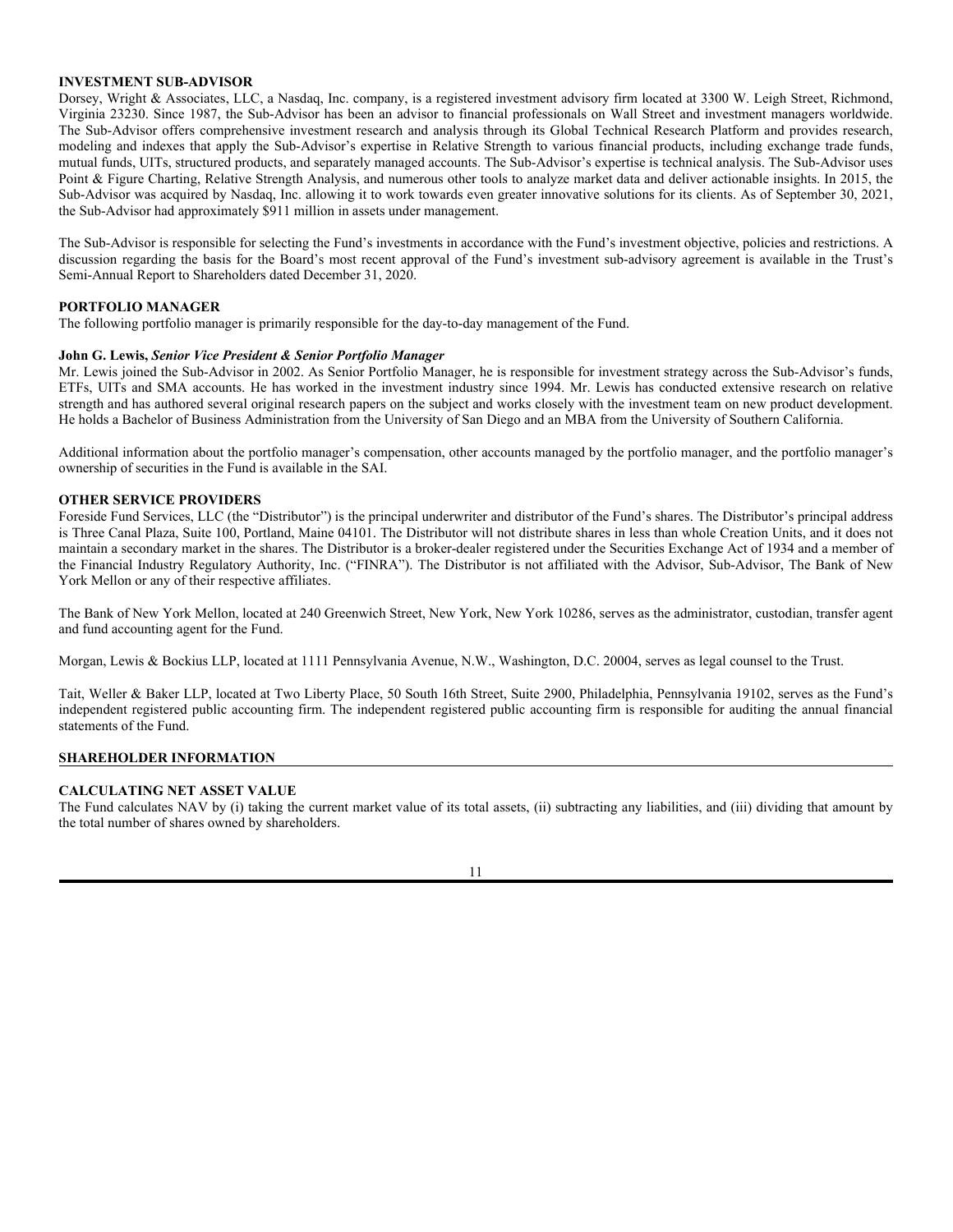The Fund calculates NAV once each business day as of the regularly scheduled close of normal trading on the Exchange (normally 4:00 p.m. Eastern Time). The Exchange is typically closed on weekends and most national holidays.

In calculating NAV, the Fund generally values its portfolio investments at market prices. If market prices are unavailable or the Fund thinks that they are unreliable, or when the value of a security has been materially affected by events occurring after the relevant market closes, the Fund will price those securities at fair value as determined in good faith using methods approved by the Board. With respect to investments in U.S.-traded securities with readily available pricing, it is expected that there would be limited circumstances in which the Fund would use fair value pricing – for example, if the exchange on which a portfolio security is principally traded closed early or if trading in a particular security was halted during the day and did not resume prior to the time the Fund calculated its NAV.

The use of fair valuation in pricing a security involves the consideration of a number of subjective factors and, therefore, is susceptible to the unavoidable risk that the valuation may be higher or lower than the price at which the security might actually trade if a reliable market price were readily available.

More information about the valuation of the Fund's holdings can be found in the SAI.

#### **PREMIUM/DISCOUNT AND BID-ASK SPREAD INFORMATION**

The price of the Fund's shares is based on market price, which may differ from the Fund's daily NAV per share and can be affected by market forces of supply and demand, economic conditions and other factors. Information showing the number of days that the market price of the Fund's shares was greater than the Fund's NAV per share (*i.e.*, at a premium) and the number of days it was less than the Fund's NAV per share (*i.e*., at a discount) for various time periods is available by visiting the Fund's website at www.advisorshares.com. Also available on the Fund's website is information about bid-ask spreads.

## **DIVIDENDS AND DISTRIBUTIONS**

The Fund pays out dividends and distributes its net capital gains, if any, to shareholders at least annually.

## **ACTIVE INVESTORS AND MARKET TIMING**

Shares of the Fund are listed for trading on the Exchange, which allows retail investors to purchase and sell individual shares at market prices throughout the trading day similar to other publicly traded securities. Because these secondary market trades do not involve the Fund directly, it is unlikely that secondary market trading would cause any harmful effects of market timing, such as dilution, disruption of portfolio management, increases in the Fund's trading costs or realization of capital gains. The Board has determined not to adopt policies and procedures designed to prevent or monitor for frequent purchases and redemptions of the Fund's shares because the Fund sells and redeems its shares at NAV only in Creation Units pursuant to the terms of a participant agreement between the Distributor and an authorized participant, principally in exchange for a basket of securities that mirrors the composition of the Fund's portfolio and a specified amount of cash. The Fund also imposes transaction fees on such Creation Unit transactions that are designed to offset the Fund's transfer and other transaction costs associated with the issuance and redemption of the Creation Unit shares.

#### **BOOK-ENTRY**

Shares of the Fund are held in book-entry form, which means that no stock certificates are issued. Depository Trust Company ("DTC"), or its nominee, is the record owner of all outstanding shares of the Fund and is recognized as the owner of all shares.

Investors owning shares of the Fund are beneficial owners as shown on the records of DTC or its participants. DTC serves as the securities depository for all shares. Participants in DTC include securities brokers and dealers, banks, trust companies, clearing corporations and other institutions that directly or indirectly maintain a custodial relationship with DTC. As a beneficial owner of shares, you are not entitled to receive physical delivery of stock certificates or to have shares registered in your name, and you are not considered a registered owner of shares. Therefore, to exercise any right as an owner of shares, you must rely upon the procedures of DTC and its participants (*e.g.*, broker-dealers, banks, trust companies, or clearing companies). These procedures are the same as those that apply to any stocks that you hold in book-entry or "street name" through your brokerage account.

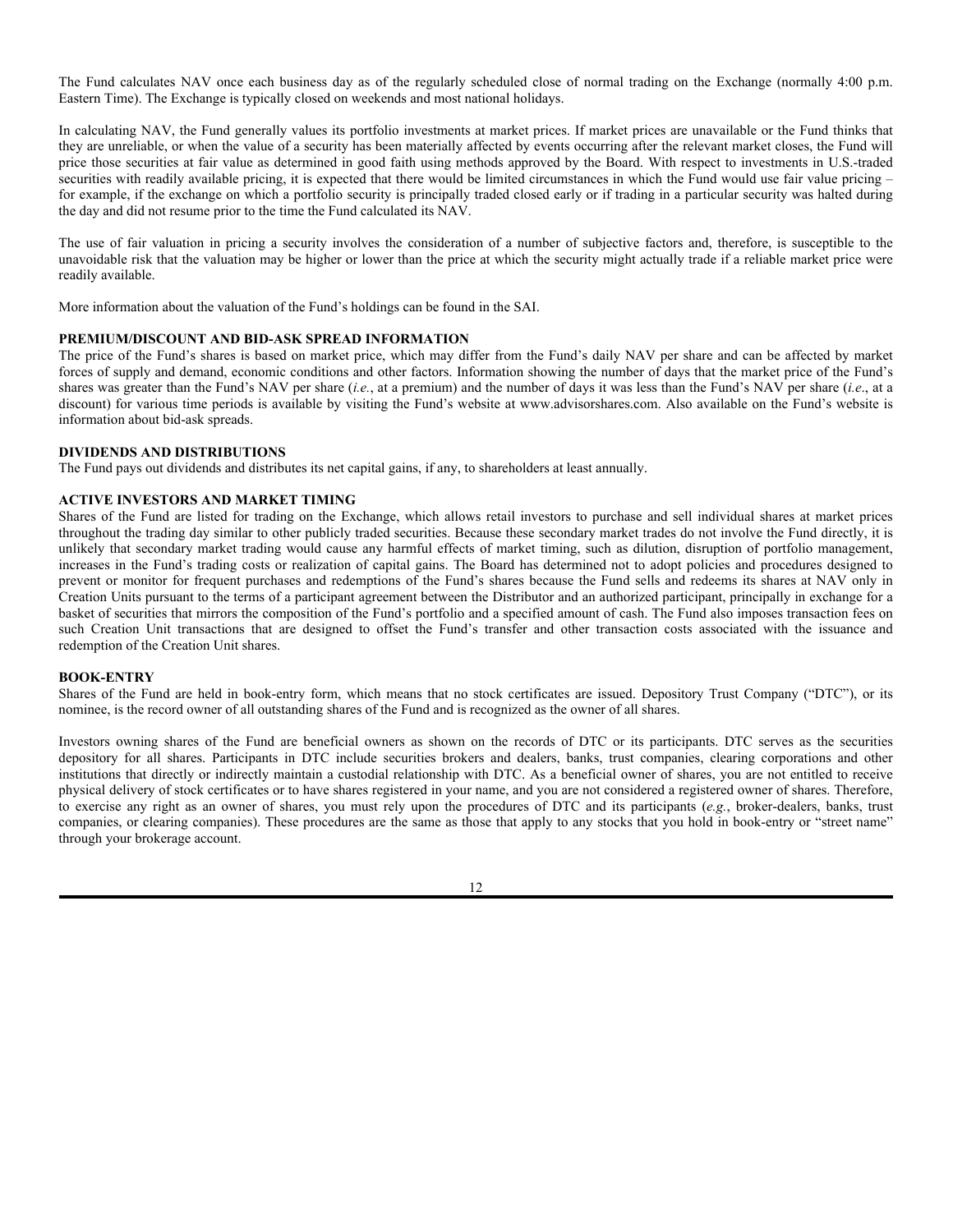## **INVESTING IN THE FUND**

For more information on how to buy and sell shares of the Fund, call the Trust at 877.843.3831 or visit the Fund's website at www.advisorshares.com.

### **DISTRIBUTION PLAN**

The Fund has adopted a Distribution Plan pursuant to Rule 12b-1 under the Investment Company Act of 1940 that allows the Fund to pay distribution fees to the Distributor and other firms that provide distribution services. The Fund will pay distribution fees to the Distributor at an annual rate not to exceed 0.25% of its average daily net assets. If a service provider provides distribution services, the Distributor will pay the service provider out of its distribution fees.

No distribution fees are currently charged to the Fund; there are no plans to impose distribution fees, and no distribution fees will be charged for at least one year from the date of this Prospectus. However, to the extent distribution fees are charged in the future, because the Fund would pay these fees out of assets on an ongoing basis, over time these fees may cost you more than other types of sales charges and would increase the cost of your investment. At such time as distribution fees are charged, the Fund will notify investors by adding disclosure to the Fund's website and in the Fund's Prospectus. Any distribution fees will be approved by the Board.

## **ADDITIONAL TAX INFORMATION**

The following is a summary of some important tax issues that affect the Fund and its shareholders. The summary is based on current tax law, which may be changed by legislative, judicial or administrative action. The summary is very general, and does not address investors subject to special rules, such as investors who hold shares through an IRA, 401(k) or other tax-advantaged account. More information about taxes is located in the SAI.

*You are urged to consult your tax advisor regarding specific questions as to U.S. federal, state and local income taxes.*

#### **Tax Status of the Fund**

The Fund is treated as a separate entity for U.S. federal income tax purposes and has elected and intends to qualify for the special tax treatment afforded to a regulated investment company ("RIC") under the Internal Revenue Code of 1986, as amended (the "Internal Revenue Code"). As long as the Fund qualifies for treatment as a RIC, it pays no federal income tax on the earnings it timely distributes to shareholders. However, the Fund's failure to qualify as a RIC or to meet minimum distribution requirements would result (if certain relief provisions were not available) in fund-level taxation and, consequently, a reduction in income available for distribution to shareholders.

Unless you are a tax-exempt entity or your investment in Fund shares is made through a tax-deferred retirement account, such as an IRA, you need to be aware of the possible tax consequences when:

- the Fund makes distributions:
- vou sell Fund shares; and
- you purchase or redeem Creation Units ( authorized participants only).

#### **Tax Status of Distributions**

The Fund intends to distribute, at least annually, substantially all of its net investment income and net capital gains income.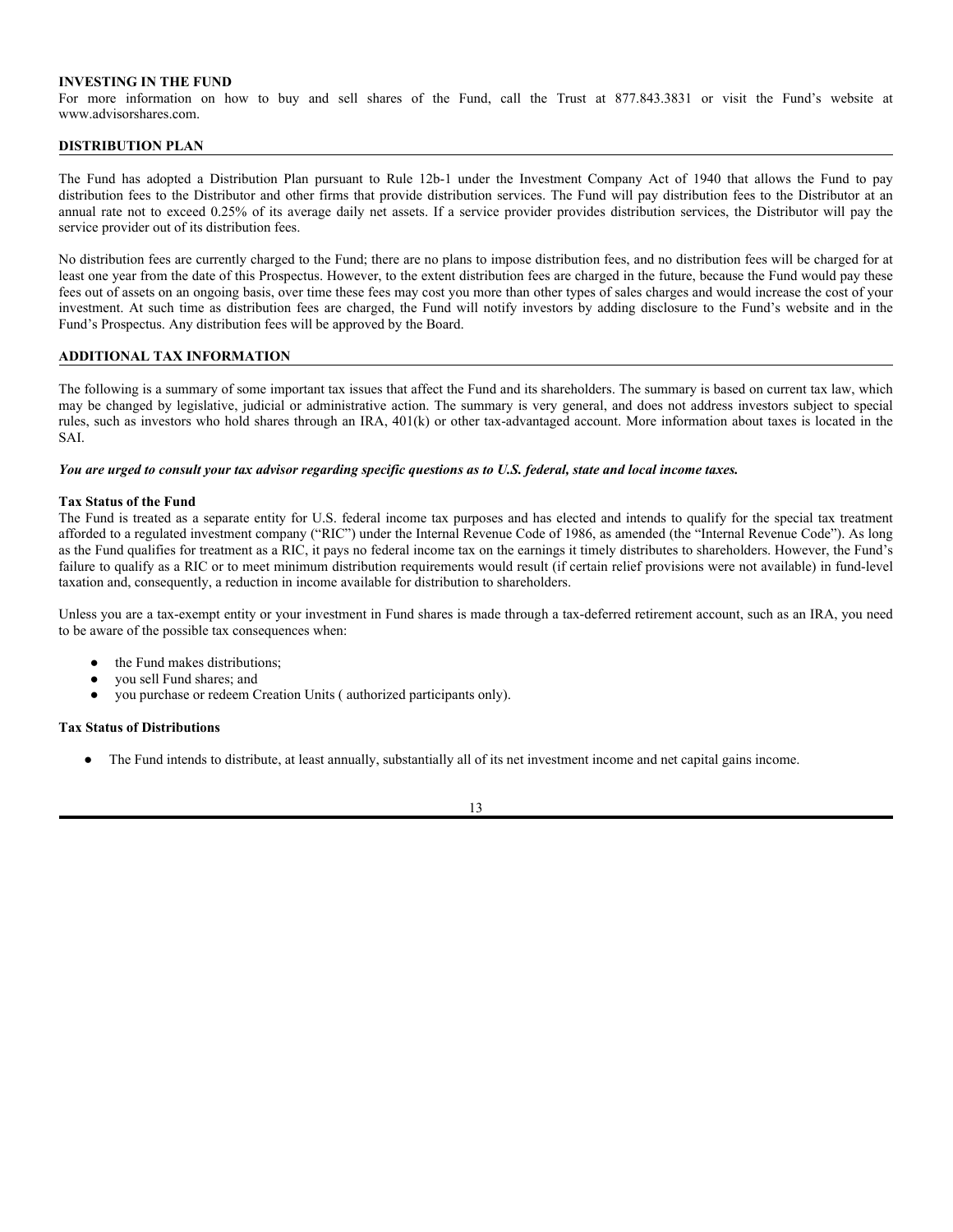- The income dividends you receive from the Fund will be taxed as either ordinary income or "qualified dividend income." For noncorporate shareholders, dividends reported by the Fund as qualified dividend income are generally eligible for reduced tax rates applicable to long-term capital gains, provided holding period and other requirements are met. Qualified dividend income generally is income derived from dividends paid by U.S. corporations or certain foreign corporations that are either incorporated in a U.S. possession or eligible for tax benefits under certain U.S. income tax treaties. In addition, dividends that the Fund receives in respect of stock of certain foreign corporations may be qualified dividend income if that stock is readily tradable on an established U.S. securities market. For such dividends to be taxed as qualified dividend income to a non-corporate shareholder, the Fund must satisfy certain holding period requirements with respect to the underlying stock and the non-corporate shareholder must satisfy holding period requirements with respect to his or her ownership of the Fund's shares. Holding periods may be suspended for these purposes for stock that is hedged. income.
- Corporate shareholders may be entitled to a dividends received deduction for the portion of dividends they receive that are attributable to dividends received by the Fund (directly or in some cases indirectly) from U.S. corporations, subject to certain limitations. The Fund's investment strategies may significantly limit its ability to distribute dividends eligible for the dividends received deduction for corporate shareholders.
- Taxes on distributions of capital gains (if any) are determined by how long the Fund owned the investments that generated them, rather than how long a shareholder has owned their shares. Sales of assets held by the Fund for more than one year generally result in long-term capital gains and losses, and sales of assets held by the Fund for one year or less generally result in short-term capital gains and losses. Distributions from the Fund's short-term capital gains are generally taxable as ordinary income. Any distributions of net capital gain (the excess of the Fund's net long-term capital gains over its net short-term capital losses) that you receive from the Fund generally are taxable as long-term capital gains regardless of how long you have owned your shares. Long-term capital gains are taxed to non-corporate shareholders at reduced tax rates.
- Dividends and distributions are generally taxable to you whether you receive them in cash or reinvest them in additional shares.
- In general, your distributions are subject to federal income tax for the year in which they are paid. However, distributions paid in January but declared by the Fund in October, November or December of the previous year may be taxable to you in the previous year.
- Shortly after the close of each calendar year, the Fund will inform you of the amount of your ordinary income dividends, qualified dividend income, foreign tax credits, and net capital gain distributions received from the Fund.
- You may wish to avoid investing in the Fund (or your broker) shortly before a dividend or other distribution, because such a distribution will generally be taxable even though it may economically represent a return of a portion of your investment.

#### **Taxes on Exchange-Listed Share Sales**

Any capital gain or loss realized upon a sale of shares is generally treated as long-term capital gain or loss if the shares have been held for more than one year and as short-term capital gain or loss if the shares have been held for one year or less, except that any capital loss on the sale of shares held for six months or less is treated as long-term capital loss to the extent of amounts treated as distributions of long-term capital gains to the shareholder with respect to such shares. Any loss realized on a sale will be disallowed to the extent shares of the Fund are acquired, including through reinvestment of dividends, within a 61-day period beginning 30 days before and ending 30 days after the disposition of Fund shares. The ability to deduct capital losses may be limited.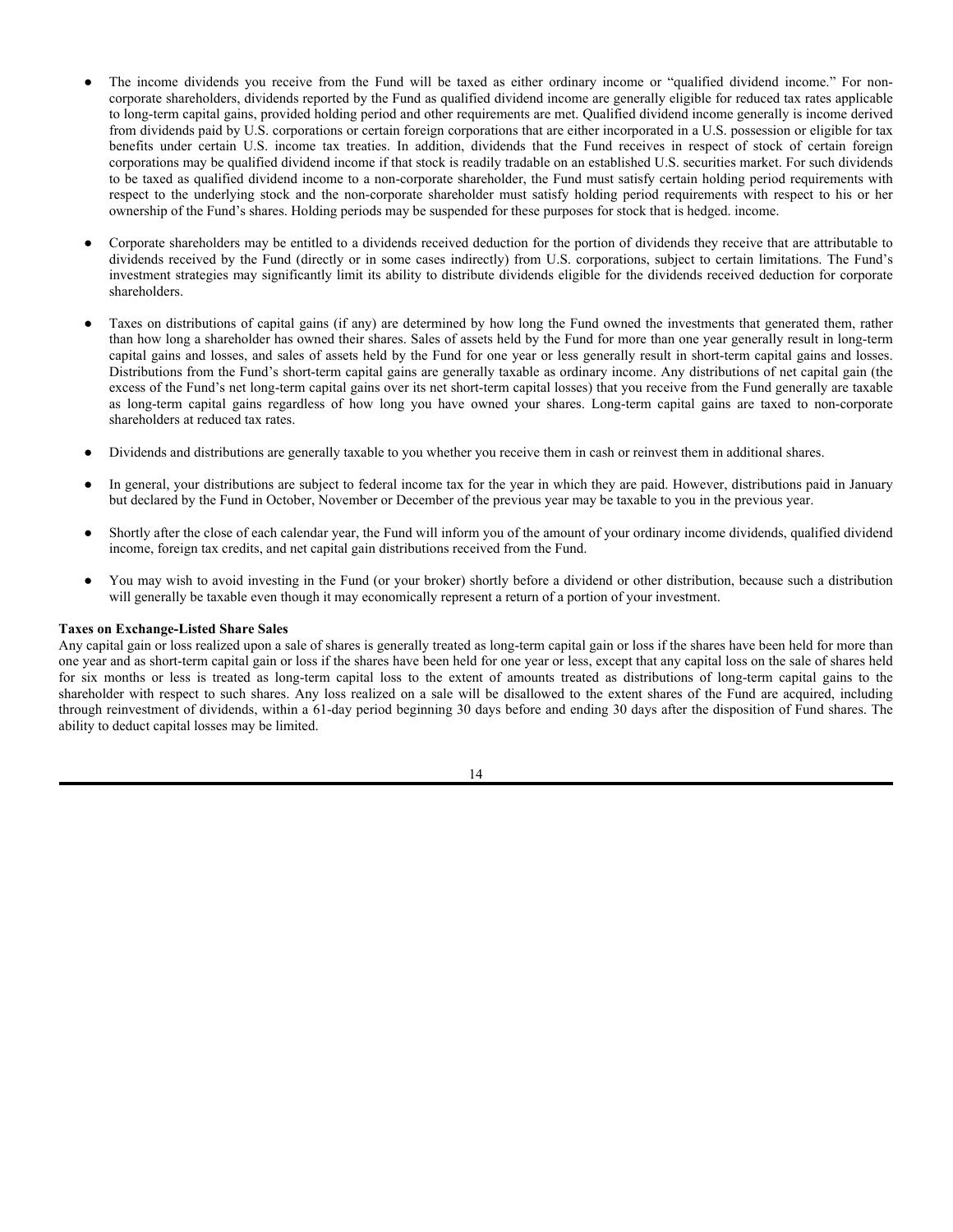#### **Foreign Taxes**

Dividends, interest, and other income received by the Fund with respect to foreign securities may give rise to withholding and other taxes imposed by foreign countries. Tax conventions between certain countries and the United States may reduce or eliminate such taxes. The Fund may need to file special claims for refunds to secure the benefits of a reduced rate.

If as of the close of a taxable year more than 50% of the value of the Fund's assets consists of certain foreign stock or securities, the Fund will be eligible to elect to "pass through" to investors the amount of foreign income and similar taxes (including withholding taxes) paid by the Fund during that taxable year. This means that investors would be considered to have received as additional income their respective shares of such foreign taxes, but may be entitled to either a corresponding tax deduction in calculating taxable income, or, subject to certain limitations, a credit in calculating federal income tax. If the Fund does not so elect, it will be entitled to claim a deduction for certain foreign taxes incurred by the Fund. The Fund (or a financial intermediary, such as a broker, through which a shareholder owns shares) will notify you if it makes such an election and provide you with the information necessary to reflect foreign taxes paid on your income tax return.

## **Net Investment Income Tax**

U.S. individuals with income exceeding certain thresholds are subject to a 3.8% tax on all or a portion of their "net investment income," including interest, dividends, and certain capital gains (generally including capital gain distributions and capital gains realized on the sale or exchange of shares). This 3.8% tax also applies to all or a portion of the undistributed net investment income of certain shareholders that are estates and trusts.

## **Non-U.S. Investors**

If you are not a citizen or permanent resident of the United States, the Fund's ordinary income dividends will generally be subject to a 30% U.S. withholding tax, unless a lower treaty rate applies or unless such income is effectively connected with a U.S. trade or business. The 30% withholding tax generally will not apply to distributions of net capital gain. The Fund may, under certain circumstances, report all or a portion of a dividend as an "interest-related dividend" or a "short-term capital gain dividend," which would generally be exempt from this 30% U.S. withholding tax, provided certain other requirements are met. Short-term capital gain dividends received by a nonresident alien individual who is present in the U.S. for a period or periods aggregating 183 days or more during the taxable year are not exempt from this 30% withholding tax. Different tax consequences may result if you are a foreign shareholder engaged in a trade or business within the United States or if you are a foreign shareholder entitled to claim the benefits of a tax treaty.

## **Backup Withholding**

The Fund will be required in certain cases to withhold (as "backup withholding") on amounts payable to any shareholder who (1) has provided the Fund either an incorrect tax identification number or no number at all, (2) is subject to backup withholding by the Internal Revenue Service for failure to properly report payments of interest or dividends, (3) has failed to certify to the Fund that such shareholder is not subject to backup withholding, or (4) has not certified that such shareholder is a U.S. person (including a U.S. resident alien). The backup withholding rate is 24%. Backup withholding will not, however, be applied to payments that have been subject to the 30% withholding tax applicable to shareholders who are neither citizens nor residents of the United States.

#### **Taxes on Creation and Redemption of Creation Units**

An authorized participant who purchases a Creation Unit by exchanging securities in-kind generally will recognize a gain or loss equal to the difference between (a) the sum of the market value of the Creation Units at the time and any net cash received, and (b) the sum of the purchaser's aggregate basis in the securities surrendered and any net cash paid for the Creation Units. An authorized participant who redeems Creation Units will generally recognize a gain or loss equal to the difference between (x) the sum of the redeemer's basis in the Creation Units and any net cash paid, and (y) the sum of the aggregate market value of the securities received and any net cash received. The Internal Revenue Service, however, may assert that a loss that is realized upon an exchange of securities for Creation Units may not be currently deducted under the rules governing "wash sales" by an authorized participant that does not mark-to-market its holdings, or on the basis that there has been no significant change in economic position. Authorized participants should consult their own tax advisor with respect to whether wash sales rules apply and when a loss might be deductible.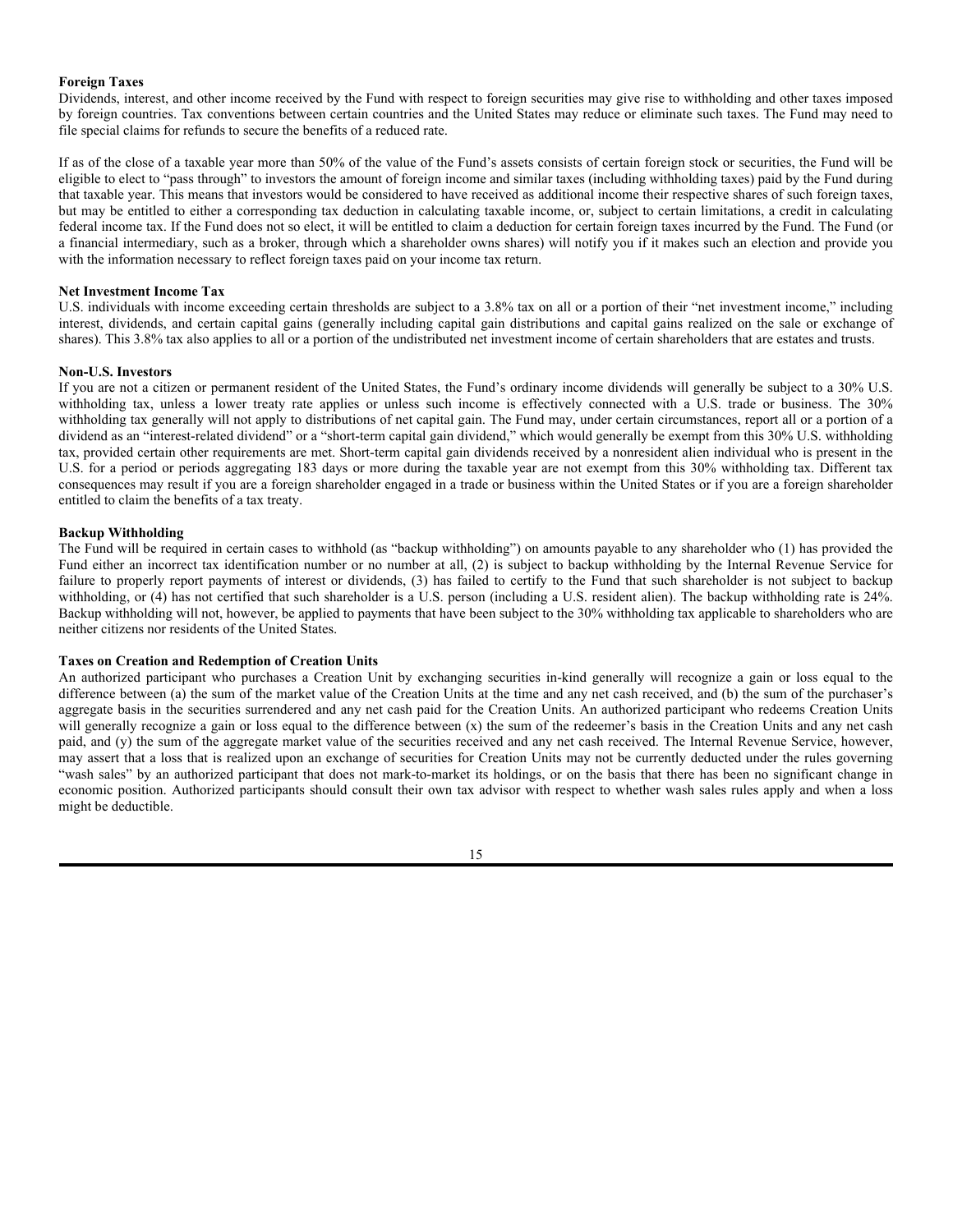The Fund has the right to reject an order for Creation Units if the purchaser (or a group of purchasers) would, upon obtaining the shares so ordered, own 80% or more of the outstanding shares of the Fund and if, pursuant to section 351 of the Internal Revenue Code, the Fund would have a basis in the deposit securities different from the market value of such securities on the date of deposit. The Fund also has the right to require information necessary to determine beneficial share ownership for purposes of the 80% determination. If the Fund does issue Creation Units to a purchaser (or a group of purchasers) that would, upon obtaining the Creation Units so ordered, own 80% or more of the outstanding shares of the Fund, the purchaser (or a group of purchasers) will not recognize gain or loss upon the exchange of securities for Creation Units.

The Fund may include cash when paying the redemption price for Creation Units in addition to, or in place of, the delivery of a basket of securities. The Fund may be required to sell portfolio securities in order to obtain the cash needed to distribute redemption proceeds. This may cause the Fund to recognize investment income and/or capital gains or losses that it might not have recognized if it had completely satisfied the redemption in-kind. As a result, the Fund may be less tax efficient if it includes such a cash payment than if the in-kind redemption process was used.

Persons exchanging securities or non-U.S. currency for Creation Units should consult their own tax advisors with respect to the tax treatment of any creation or redemption transaction. If you purchase or redeem Creation Units, you will be sent a confirmation statement showing how many Fund shares you purchased or redeemed and at what price.

The foregoing discussion summarizes some of the consequences under current federal tax law of an investment in the Fund. It is not a substitute for personal tax advice. Consult your personal tax advisor about the potential tax consequences to you of an investment in the Fund under all tax laws applicable to you.

#### **More information about taxes is in the SAI.**

## **FINANCIAL HIGHLIGHTS**

The financial highlights table is intended to help you understand the Fund's financial performance for the past five years. The financial highlights for the periods prior to September 1, 2016 represent the periods during which the Fund was named AdvisorShares WCM/BNY Mellon Focused Growth ADR ETF and sub-advised by WCM Investment Management. Certain information reflects financial results for a single Fund share. The total returns in the table represent the rate that an investor would have earned or lost, on an investment in the Fund (assuming reinvestment of all dividends and distributions). This information has been derived from the financial statements audited by Tait, Weller & Baker LLP, an independent registered public accounting firm, whose report, along with the Fund's financial statements, are included in the Fund's Annual Report, which is available upon request.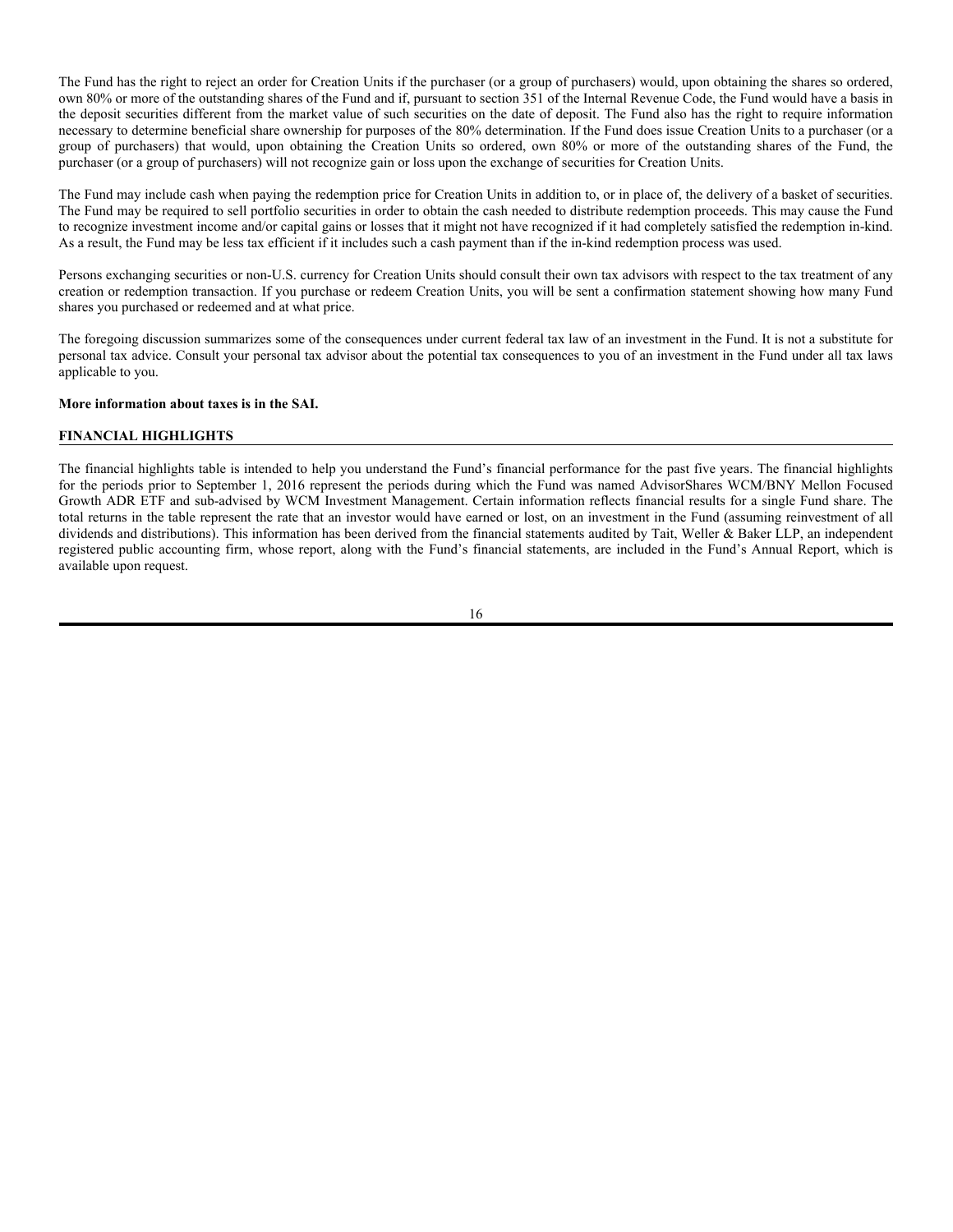|                                                                      | <b>Years Ended June 30,</b> |                   |             |             |                 |
|----------------------------------------------------------------------|-----------------------------|-------------------|-------------|-------------|-----------------|
| <b>AdvisorShares Dorsey Wright ADR ETF</b>                           | 2021                        | 2020              | 2019        | 2018        | 2017            |
| <b>Selected Data for a Share of Capital Stock Outstanding</b>        |                             |                   |             |             |                 |
| Net Asset Value, Beginning of Year/Period                            | \$53.25                     | \$49.75           | \$<br>53.34 | \$<br>46.56 | \$39.06         |
| <b>Investment Operations</b>                                         |                             |                   |             |             |                 |
| Net Investment Income $(Loss)^{(1)}$                                 | 0.27                        | (0.03)            | 0.23        | 0.55        | 0.68            |
| Net Realized and Unrealized Gain (Loss)                              | 13.23                       | 3.54              | (3.51)      | 6.66        | 7.27            |
| Net Increase (Decrease) in Net Assets Resulting from Investment      |                             |                   |             |             |                 |
| Operations <sup><math>(2)</math></sup>                               | 13.50                       | 3.51              | (3.28)      | 7.21        | 7.95            |
| Distributions from Net Investment Income                             | (0.21)                      | (0.01)            | (0.31)      | (0.43)      | (0.45)          |
| <b>Total Distributions</b>                                           | (0.21)                      | (0.01)            | (0.31)      | (0.43)      | (0.45)          |
| Net Asset Value, End of Year/Period                                  | \$66.54                     | \$53.25           | 49.75       | 53.34<br>\$ | \$46.56         |
| Market Value, End of Year/Period                                     | 66.49                       | $\sqrt{$}5.52.97$ | 49.69       | 53.19       | $\sqrt{846.61}$ |
| <b>Total Return</b>                                                  |                             |                   |             |             |                 |
| Total Investment Return Based on Net Asset Value <sup>(3)</sup>      | 25.39%                      | 7.06%             | $(6.16)\%$  | 15.45%      | 20.43%          |
| Total Investment Return Based on Market <sup>(3)</sup>               | 25.95%                      | 6.62%             | $(6.00)\%$  | 15.01%      | 20.55%          |
| <b>Ratios/Supplemental Data</b>                                      |                             |                   |             |             |                 |
| Net Assets, End of Year/Period (000's omitted)                       | \$88,836                    | \$75,879          | \$108,198   | \$246,701   | \$65,185        |
| Ratio to Average Net Assets of:                                      |                             |                   |             |             |                 |
| Expenses, net of expense waivers and reimbursements <sup>(4)</sup>   | 1.10%                       | 1.02%             | 0.88%       | $1.02\%$    | 1.25%           |
| Expenses, prior to expense waivers and reimbursements <sup>(4)</sup> | $0.96\%$                    | $0.97\%$          | 1.07%       | $0.95\%$    | 1.43%           |
| Net Investment Income $(Loss)^{(4)}$                                 | $0.44\%$                    | $(0.06)\%$        | 0.47%       | $0.96\%$    | 1.55%           |
| Portfolio Turnover Rate <sup>(5)</sup>                               | 85%                         | 48%               | 120%        | 71%         | $108\%^{(6)}$   |

(1) Based on average shares outstanding.

(2) The amount shown for a share distribution throughout the period may not correlate with the Statement of Operations for the period due to the timing of sales and repurchases of Fund Shares in relation to income earned and/or fluctuating fair value of the investments of the Fund.

(3) Net asset value total investment return is calculated assuming an initial investment made at the net asset value at the beginning of the period, reinvestment of all dividends and distributions on ex-date, if any, at net asset value during the period, and redemption on the last day of the period. Periods less than one year are not annualized. Market value total return is calculated assuming an initial investment made at the market value at the beginning of the period, reinvestment of all dividends and distributions at market value during the period on pay date, and sale at the market value on the last day of the period.

(4) Ratios of periods of less than one year have been annualized. Excludes expenses incurred by the underlying investments in other funds.

 $<sup>(5)</sup>$  Portfolio turnover rate is not annualized and excludes the value of portfolio securities received or delivered as in-kind creations or redemptions</sup> of the Fund's capital shares.

(6) During the year, the Fund underwent a sub-advisor change. As a result, investment transactions were increased during the period, which caused a higher than normal portfolio rate.